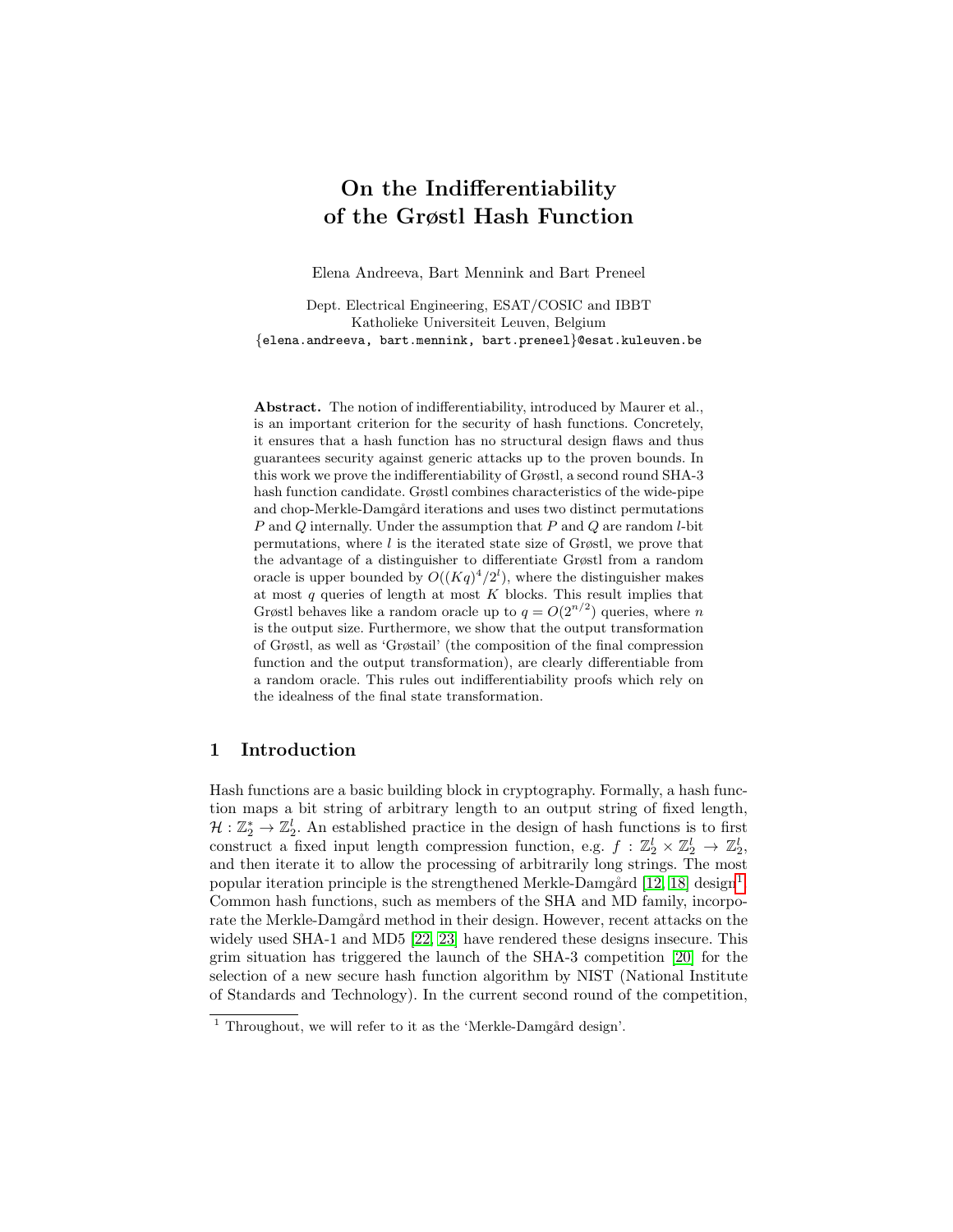14 candidates are under active evaluation.

These 14 candidates use a wide variety of iterative modes. Some of the designs still follow the basic Merkle-Damgård iteration. Others either add new features to it, or simply propose different constructions. Candidates from the latter two classes include iterations based on the chop-Merkle-Damgård [\[13\]](#page-15-1),  $HAIFA$  [\[7\]](#page-14-0), wide-pipe [\[16\]](#page-16-4) and Sponge [\[5\]](#page-14-1) design strategies. The main advantage of the basic Merkle-Damgård construction is its collision security guarantee under the assumption that the underlying compression function is collision resistant [\[12,](#page-15-0) [18\]](#page-16-0). Other important hash function security properties, such as second preimage and preimage security are, however, not preserved by the Merkle-Damgård iteration  $[1]$ . Moreover, the extension attack shows that the Merkle-Damgård hash function is clearly differentiable from a monolithic random oracle [\[11\]](#page-15-2).

A natural question that arises with the emerge of new iterative designs is to identify the security properties achieved by these constructions. Other than the classical collision, second preimage and preimage security properties, the indifferentiability property has gained more recent attention due to the advancements in the theoretical differentiability model of Maurer et al. [\[17\]](#page-16-5) and their further development in the context of hashing [\[11,](#page-15-2) [2,](#page-14-3) [9,](#page-15-3) [10\]](#page-15-4). Indifferentiability is an important security criterion because it ensures that the hash function has no structural design flaws in composition. Such a result provides a guarantee that no generic attacks (attacks on the iteration which assume ideal behavior of the underlying primitives) up to the proven bounds are possible.

In this work we analyze the indifferentiability of the Grøstl SHA-3 candidate [\[15\]](#page-16-6). Grøstl borrows characteristics mainly from the wide-pipe and the chop-Merkle-Damgård iterations: the iterated state is wider than the final hash output, which classifies it as a type of a wide-pipe design. The iterative message processing together with a final state truncation in Grøstl resemble the chop-Merkle-Damgård hash function with the added difference of an output transformation before truncation. More concretely, Grøstl processes its inputs by first calling the compression function f iteratively, then applying a final output transformation to the state and finally truncating the result to the desired output length. The compression function f is built out of two permutations  $P$  and  $Q$  and the output transformation is designed on top of the permutation P.

### 1.1 Our Result

Indifferentiability results on hash functions can be obtained following several different approaches. One way to argue indifferentiability is to assume ideal behavior of the first layer components (i.e., the underlying compression functions), and prove the result for the concrete composition of interest [\[11,](#page-15-2) [10\]](#page-15-4). Dodis et al. [\[14\]](#page-15-5) relax the assumption on the internal compression functions from a random oracle to preimage awareness. If a composition is preimage aware, which they show is true for the Merkle-Damgård iteration when the compression function is preimage aware itself, then they prove indifferentiability by assuming idealness only of the final extra transformation. Both approaches turn out futile for the Grøstl hash function: fixed points for the compression function can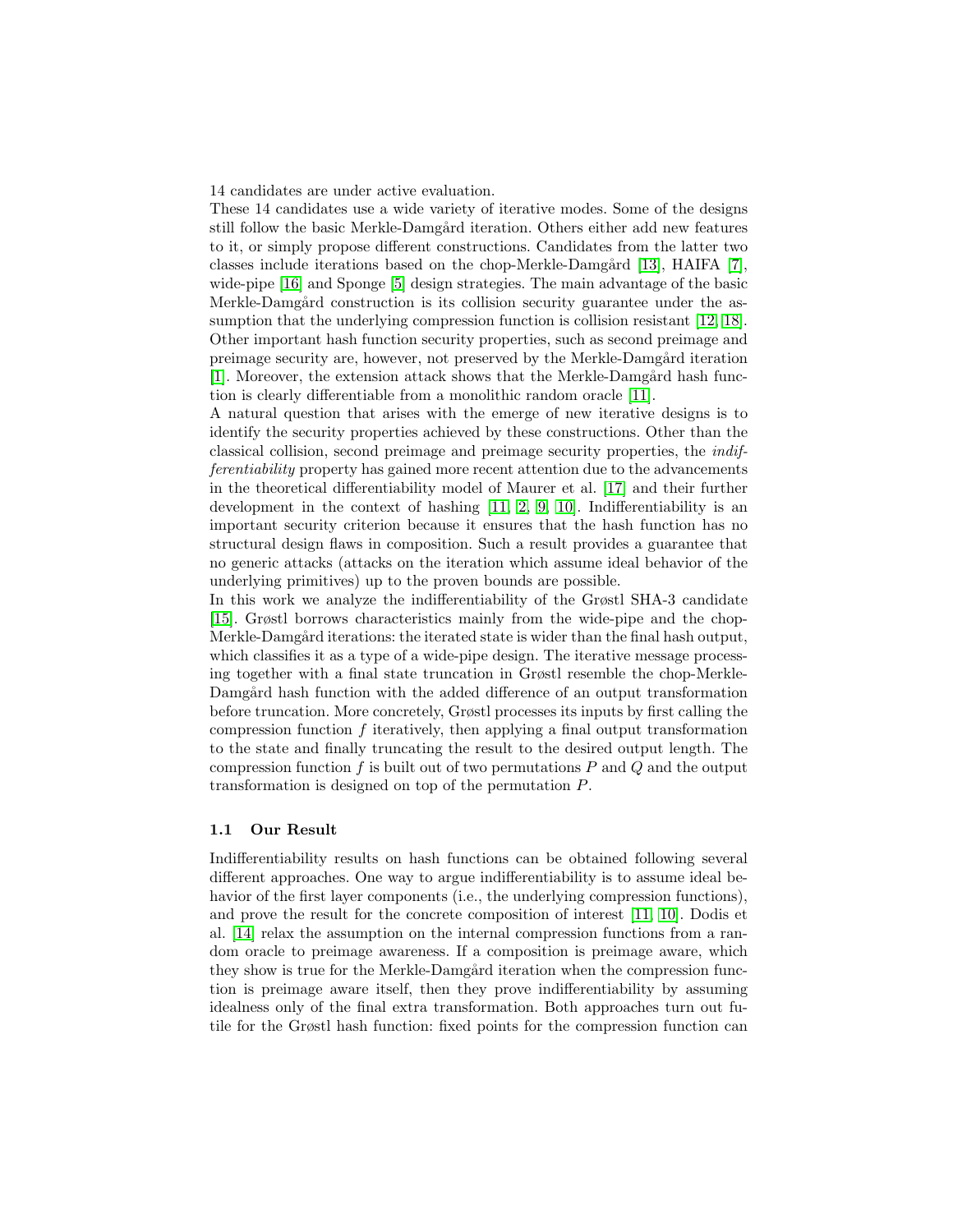be found easily (as already observed in [\[15\]](#page-16-6)), and also the final output transformation is clearly differentiable from a random function. Even stronger, if we consider the composition of the final compression function  $f$  and the output transformation (with and without truncation), which we refer to as 'Grøstail', then we prove that Grøstail is differentiable from a random function. We do so by demonstrating an attack that tricks any simulator for the indifferentiability of Grøstail in only three oracle queries. This result indicates that Grøstail is highly non-random and therefore the results of [\[14\]](#page-15-5) could not be applied directly.

The next attempt for an indifferentiability proof for the Grøstl hash function is to refine the level of modularity and to explore the second layer integral components, i.e. the permutations  $P$  and  $Q$ . In a similar fashion, Coron et al. [\[11\]](#page-15-2) prove that the chop-Merkle-Damgård construction with Davies-Meyer (DM) [\[21\]](#page-16-7) compression function is indifferentiable from a random oracle assuming an ideal behavior from the block cipher underlying the DM function. While the Grøstl iteration is a type of a DM chop-Merkle-Damgård construction, the latter result cannot be applied here due to clear design differences, such as the presence of an output transformation. Instead, to prove indifferentiability of the Grøstl hash function we start from scratch by assuming ideal behavior of the underlying permutations.

The proof is constructed following the indifferentiability theoretical framework by [\[17\]](#page-16-5). We build a simulator for the permutations  $P$  and  $Q$  that is granted access to a random oracle. The goal of the simulator is to answer its queries, such that it is hard for a distinguisher to tell apart the interactions with the Grøstl hash functions and truly random permutations from the ones with a random oracle and the simulator. The simulator is also consistent with the outputs of the random oracle. Although our proof is geared towards the concrete design of the Grøstl hash function, we believe its underlying idea can be applied to similar constructions of independent interest. We prove that the advantage of a distinguisher to differentiate Grøstl from a random oracle is upper bounded by  $O((Kq)^4/2^l)$ , where the distinguisher makes at most q queries of length at most K blocks to its oracles. Here,  $l$  is the iterated state size which, for Grøstl, is at least twice as large as the output hash size n. Intuitively, this means that Grøstl behaves like a random oracle up to  $q = O(2^{n/2})$  queries.

The JH [\[6\]](#page-14-4), Keccak [\[4\]](#page-14-5) and Shabal [\[8\]](#page-14-6) SHA-3 second round candidates have recently been also proved indifferentiable. All of them claim security beyond the birthday bound (with respect to the output length  $n$ ). In particular, JH is proven indifferentiable up to  $O(q^3/2^{l-m})$ , and Keccak and Shabal up to  $O((Kq)^2/2^{l-m})$ where  $l$  is the size of the chaining value and  $m$  the number of message bits compressed in one application of the compression function. We notice, however, that this is an unfair comparison: JH, Keccak and Shabal have iterated state sizes  $l$ of 1024, 1600 and 1408 bits, respectively, which are significantly larger than the state size of Grøstl. For comparison, Keccak-256 is indifferentiable up to bound  $O((Kq)^2/2^{512})$ , while our result implies that Grøstl-256 would be indifferentiable up to  $O((Kq)^4/2^{1600})$ , were Grøstl be designed to have the same state size as Keccak. Such an adjustment would, however, decrease the efficiency.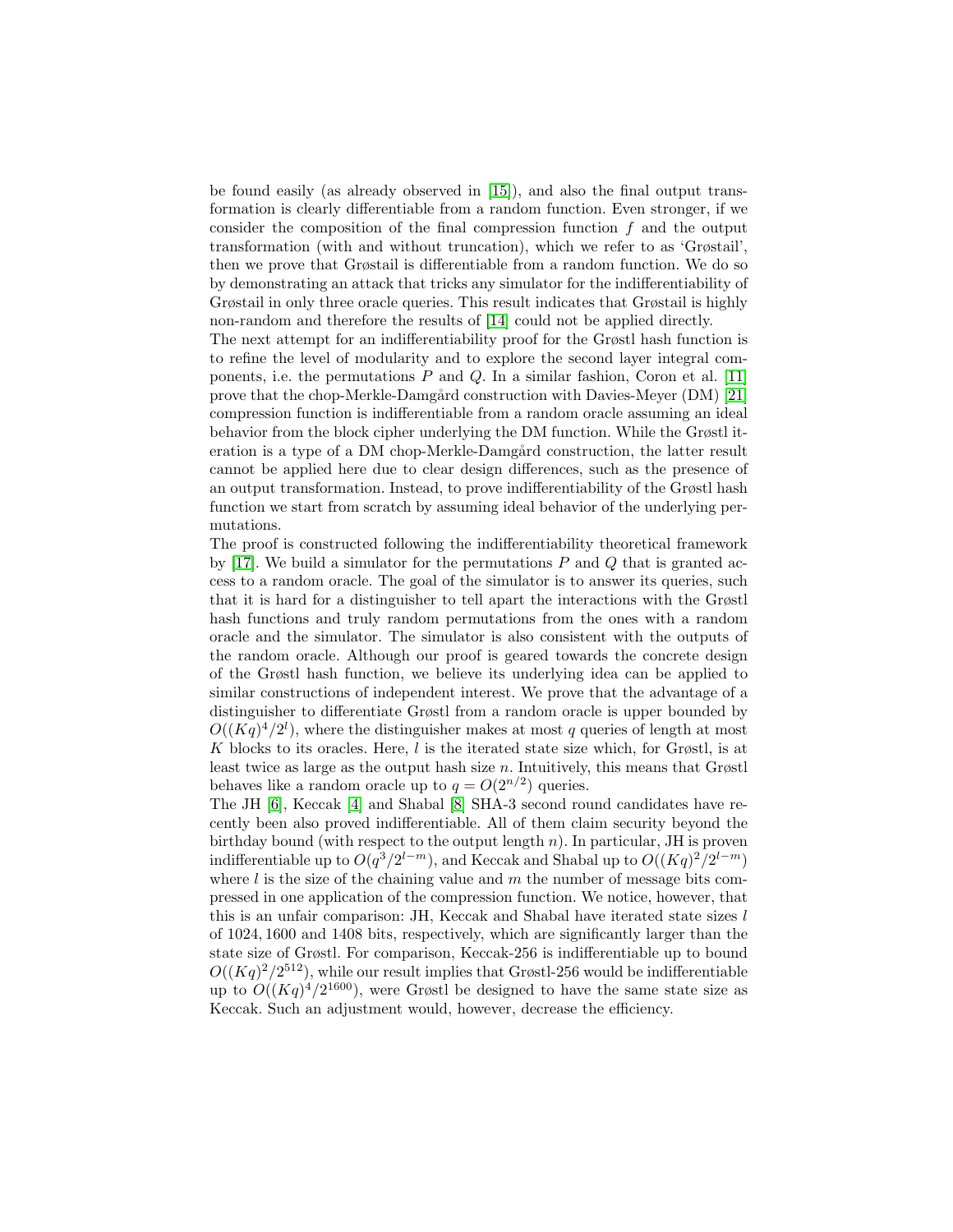# 2 Preliminaries

For  $n \in \mathbb{N}$ , where  $\mathbb N$  is the set of natural numbers, let  $\mathbb{Z}_2^n$  denote the set of bit strings of length n,  $(\mathbb{Z}_2^n)^*$  the set of strings of length a multiple of n and  $\mathbb{Z}_2^*$  the set of strings of arbitrary length. If x, y are strings, then  $x||y$  is the concatenation of x and y. If  $k, l \in \mathbb{N}$  then  $\langle k \rangle_l$  is the encoding of k as an l-bit string. If S is a set, then  $x \stackrel{s}{\leftarrow} S$  denotes the uniformly random selection of an element from S. We let  $y \leftarrow A(x)$  and  $y \stackrel{\$}{\leftarrow} A(x)$  be the assignment to y of the output of a deterministic and randomized algorithm  $A$ , respectively, when run on input  $x$ . For a function f, by dom(f) and rng(f) we denote the domain and range of f, respectively. Abusing notation, by  $(x, y) \in f$ , we denote that  $x \in \text{dom}(f)$  and  $y = f(x)$ . A random oracle [\[3\]](#page-14-7) is a function which provides a random output for each new query. A random l-bit permutation is a function that is taken uniformly at random from the set of all l-bit permutations. A random primitive will also be called 'ideal'.

#### <span id="page-3-1"></span>2.1 Grøstl

On input of a message of arbitrary length, the Grøstl hash function  $\mathsf{Gr}: \mathbb{Z}_2^* \to \mathbb{Z}_2^n$ outputs a digest of n bits, with  $n \in \{224, 256, 384, 512\}$  [\[15\]](#page-16-6). Grøstl is a type of a wide-pipe design where the iterated state size  $l$  is significantly larger than the final hash output. More concretely: for  $n = 224, 256, l = 512$ , and for  $n = 384, 512$ ,  $l = 1024$ . The Grøstl hash function makes use of the Merkle-Damgård construction to process its inputs, then applies an output transformation on the state value and finally truncates (chops) the result from  $l$  to  $n$  bits. The Grøstl compression function  $f: \mathbb{Z}_2^l \times \mathbb{Z}_2^l \to \mathbb{Z}_2^l$  is defined as  $f(h,m) = P(h \oplus m) \oplus Q(m) \oplus h$ , where  $P, Q: \mathbb{Z}_2^l \to \mathbb{Z}_2^l$  are two *l*-bit permutations. Throughout, P and Q are considered to be independent random permutations.



<span id="page-3-0"></span>Fig. 1. The Grøstl hash function Gr.

For a fixed initialization vector  $IV_n$  the hash function Gr (see Fig. [1\)](#page-3-0) processes an arbitrary length message  $M$  as follows:

$$
(M_1, \ldots, M_k) = \text{pad}(M),
$$
  
\n
$$
h_0 = IV_n,
$$
  
\n
$$
h_i = f(h_{i-1}, M_i) \text{ for } i = 1, \ldots, k,
$$
  
\n
$$
h_{k+1} = P(h_k) \oplus h_k,
$$
  
\n
$$
\text{Gr}(M) = \text{chop}_{l-n}(h_{k+1}),
$$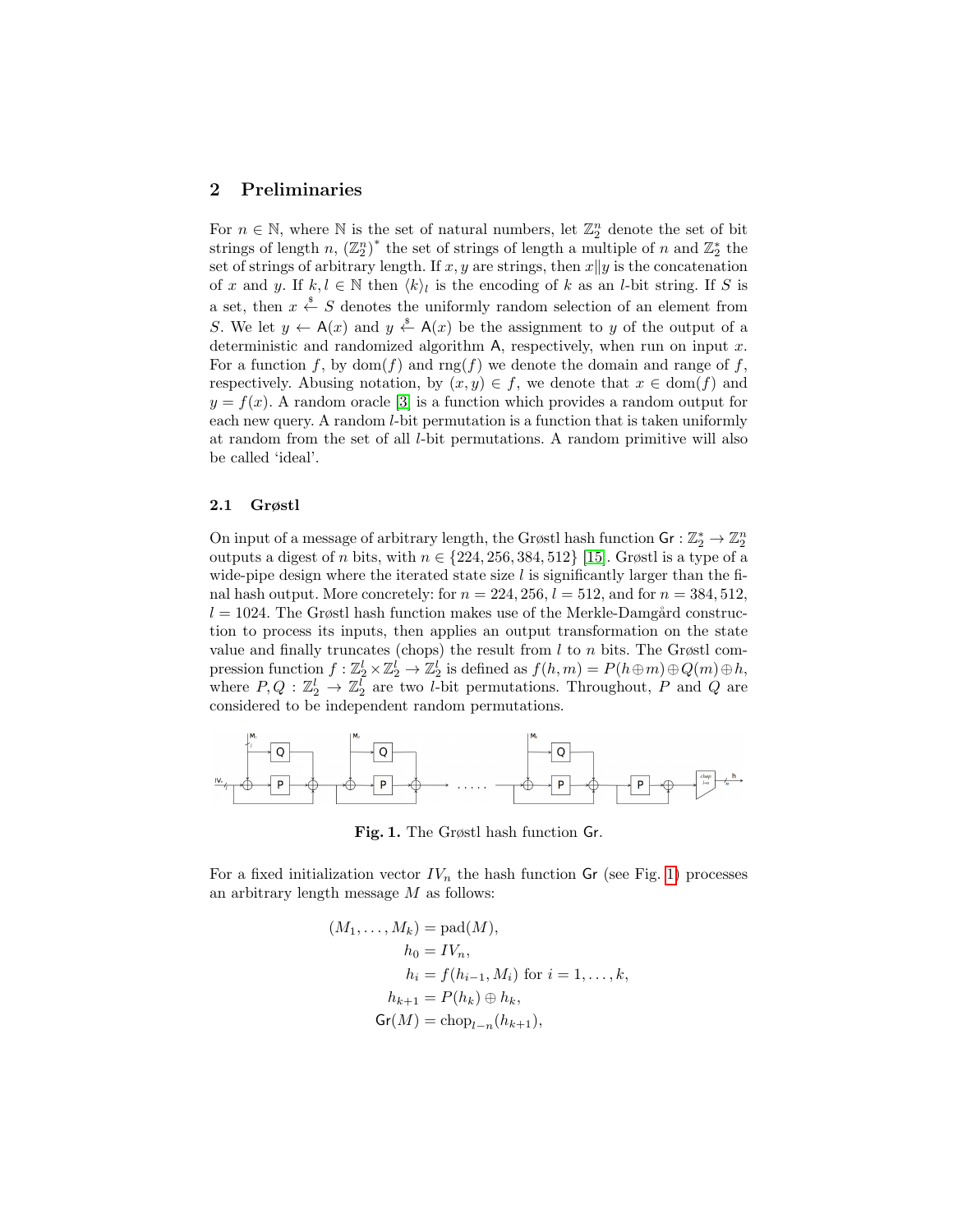where  $chop_{l-n}(x)$  chops off the  $l - n$  rightmost bits of x, and the padding function pad is defined as  $pad(M) = M'$ , with  $M' = M||1||0^{-|M|-65 \text{ mod } l}||\langle[(|M| +$  $(65)/l$ } $\langle h \rangle_{64}$ , parsed as a sequence of l-bit blocks. On input of a message  $M' \in (\mathbb{Z}_2^l)^*$ , the function depad $(M')$  is defined as follows: if  $M' = \text{pad}(M)$  for some message M, it outputs this M, otherwise it outputs  $\perp$ . Observe that the output is unique as the padding function is injective<sup>[2](#page-4-0)</sup>. For an  $M \in (\mathbb{Z}_2^l)^*$ , we denote by  $Z(M)$  the set of all values  $m \in \mathbb{Z}_2^l$  that make  $(M, m)$  a valid padding. Formally:  $Z(M) = \{m \in \mathbb{Z}_2^l \mid \text{depend}(M||m) \neq \perp\}.$  Apart from the indifferentiability of the Grøstl hash function, we also consider the Grøstail function  $F: \mathbb{Z}_2^l \times \mathbb{Z}_2^l \to \mathbb{Z}_2^l$ , a composition of the last compression function  $f$  with the final transformation (i.e., Grøstail is the 'tail' of Grøstl):

<span id="page-4-2"></span><span id="page-4-1"></span>
$$
F(h,m) = P(f(h,m)) \oplus f(h,m).
$$
 (1)

#### 2.2 Indifferentiability

The indifferentiability framework introduced by Maurer et al. [\[17\]](#page-16-5) is an extension of the classical notion of indistinguishability. It proves that if a construction  $\mathcal{C}^{\mathcal{G}}$ based on an ideal subcomponent G is indifferentiable from an ideal primitive  $\mathcal{R}$ , then  $\mathcal{C}^{\mathcal{G}}$  can replace  $\mathcal{R}$  in any system.

**Definition 1.** A Turing machine  $\mathcal C$  with oracle access to an ideal primitive  $\mathcal G$  is said to be  $(t_D, t_S, q, \varepsilon)$  indifferentiable from an ideal primitive R if there exists a simulator  $S$ , such that for any distinguisher  $D$  it holds that:

$$
\mathrm{Adv}_{\mathcal{C},\mathcal{S}}^{\mathrm{pro}}(\mathcal{D}) = \left| \Pr \left( \mathcal{D}^{\mathcal{C}^\mathcal{G},\mathcal{G}} = 1 \right) - \Pr \left( \mathcal{D}^{\mathcal{R},\mathcal{S}^\mathcal{R}} = 1 \right) \right| < \varepsilon.
$$

The simulator has oracle access to R and runs in time at most  $t<sub>S</sub>$ . The distinquisher runs in time at most  $t_D$  and makes at most q queries.

In the remainder, we refer to  $\mathcal{C}^{\mathcal{G}}, \mathcal{G}$  as the 'real world', and to  $\mathcal{R}, \mathcal{S}^{\mathcal{R}}$  as the 'simulated world'; the distinguisher  $D$  converses either with the real or the simulated world and its goal is to tell both worlds apart.  $\mathcal D$  can query both its 'left oracle' L (either C or R) and its 'right oracle' R (either G or S). In the remainder, R has four interfaces, corresponding to forward and inverse queries to permutations P and Q. These interfaces are denoted by  $R_P, R_{P^{-1}}, R_Q, R_{Q^{-1}}$ .

# 3 Differentiability of Grøstail

A recent result by Dodis et al. [\[14\]](#page-15-5) prescribes how to prove indifferentiability of hash functions by ways of preimage awareness. Loosely speaking, Dodis et al. proved that if  $\mathcal{H} : \mathbb{Z}_2^* \to \mathbb{Z}_2^l$  is a preimage aware hash function and  $RO: \mathbb{Z}_2^l \to \mathbb{Z}_2^l$  is a random function, then the composition  $RO \circ H$  is indifferentiable from a random oracle. One might be tempted to consider this approach for

<span id="page-4-0"></span><sup>&</sup>lt;sup>2</sup> We stress that, for the purpose of the proof, injectivity is the only property required from the padding function.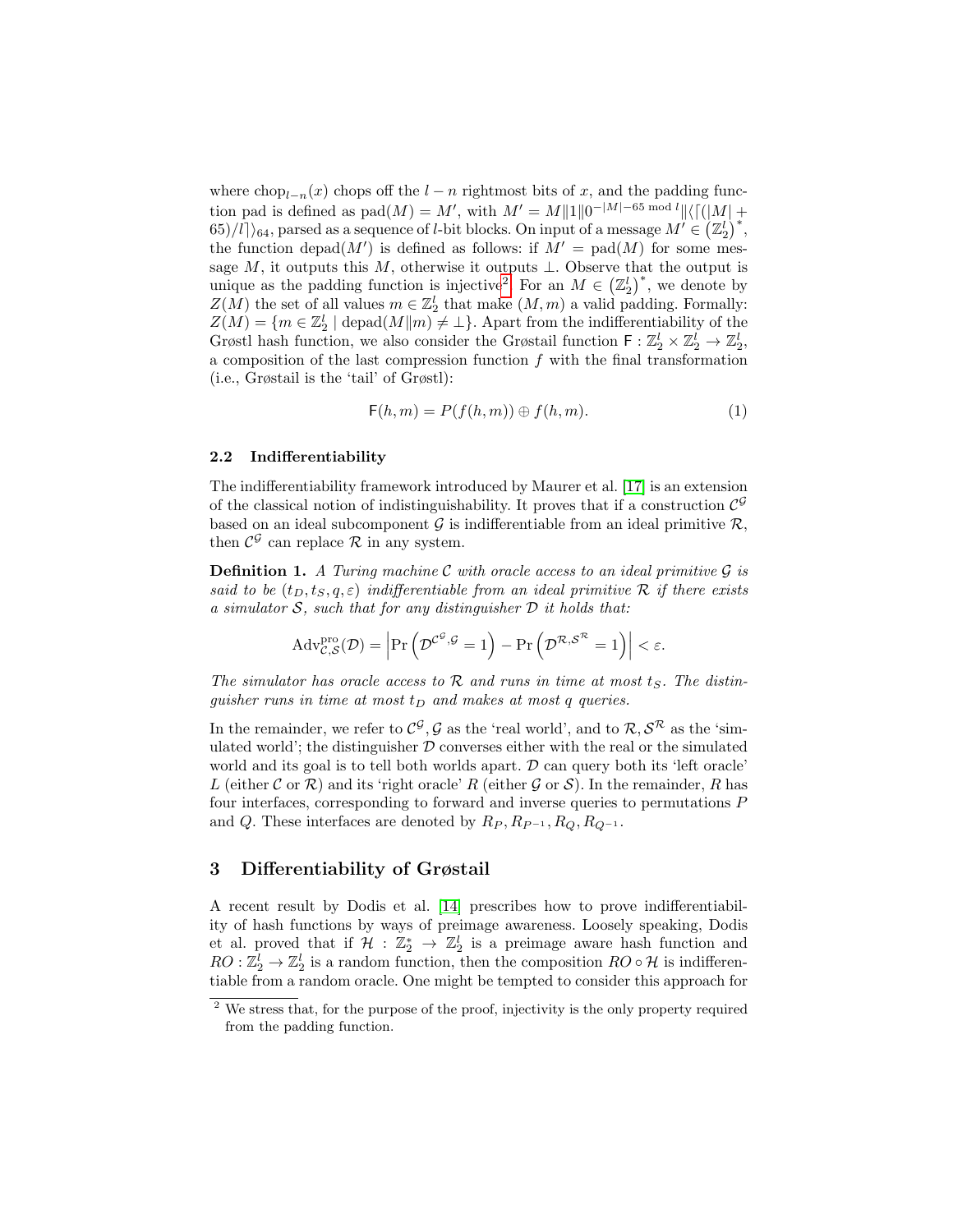the indifferentiability analysis of Grøstl, i.e., by assuming that the output transformation is a random oracle and then proving the Grøstl hash function (without the output transformation) to be preimage aware. However, the behavior of the output transformation  $P(x) \oplus x$  deviates significantly from a random function: similarly to the Davies-Meyer construction [\[19\]](#page-16-8), fixed points  $P(x) \oplus x = x$  are easy to compute by making the inverse query  $P^{-1}(0) = x$ . A second attempt is to go one step backwards in the iteration and view the last compression function together with the output transformation, i.e., Grøstail [\(1\)](#page-4-1), as a random function. We show that this approach also fails since Grøstail is easily differentiable from a random function.

**Proposition 1.** Let  $P, Q$  be two random *l*-bit permutations, let  $F$  be the Grøstail compression function [\(1\)](#page-4-1), and let  $RO : \mathbb{Z}_2^l \times \mathbb{Z}_2^l \to \mathbb{Z}_2^l$  be a random function. For any simulator S that makes at most q queries to RO, there exists a distinguisher D that makes at most 3 queries to its oracle, such that  $\text{Adv}_{\mathsf{F},\mathsf{S}}^{\text{pro}}(\mathcal{D}) \geq 1 - q/2^l$ .

*Proof.* Let S be any simulator that makes at most q queries to RO. We construct a distinguisher D that with overwhelming probability distinguishes Grøstail from a random function in 3 oracle queries. The distinguisher proceeds as follows. First, it makes inverse queries  $x_2 = R_{Q^{-1}}(0)$  and  $x_1 = R_{P^{-1}}(x_2)$ . Then, it makes a query to the left oracle to obtain  $y = L(x_1 \oplus x_2, x_2)$ . If  $D$  converses with  $(F^{P,Q}, (P,Q))$ , then  $y = F^{P,Q}(x_1 \oplus x_2, x_2) = P(x_1) \oplus x_1 = x_1 \oplus x_2$ . If  $D$  converses with  $(RO, S^{RO})$ , this equation holds only if the simulator can find  $x_1, x_2$  such that  $RO(x_1 \oplus x_2, x_2) = x_1 \oplus x_2$ , i.e., only if the simulator can find a fixed point for RO. As the probability for the simulator to find fixed points for RO is upper bounded by  $q/2^l$ , the advantage for D to distinguish,  $\text{Adv}_{\mathsf{F},\mathsf{S}}^{\text{pro}}(\mathcal{D})$ , is lower bounded by  $1 - q/2^l$ . The contract of the contract of  $\Box$ 

If the final truncation is included in Grøstail as well, a lower bound  $1 - q/2^n$  can be obtained similarly.

# 4 Indifferentiability of Grøstl

In this section, we present the main result of this paper: we show that the Grøstl hash function is indifferentiable from a random oracle, under the assumption that the underlying permutations  $P, Q$  are ideal. Intuitively, we demonstrate that there exists a simulator such that no distinguisher can differentiate the real world  $\mathsf{Gr}^{P,Q}, (P,Q)$  from the simulated world  $RO, \mathsf{S}^{RO}$ , except with negligible probability.

<span id="page-5-0"></span>**Theorem 1.** Let  $P, Q$  be two random *l*-bit permutations, let  $G$ r be the Grøstl hash function (Sect. [2.1\)](#page-3-1), and let RO be a random oracle. Let  $D$  be a distinguisher that makes at most  $q_L$  left queries of maximal length  $(K-1)l$  bits, where  $K \geq 1$ ,  $q_P$  right queries to P and  $q_Q$  right queries to Q, and runs in time t. Then:

$$
Adv_{\mathsf{Gr},\mathsf{S}}^{\text{pro}}(\mathcal{D}) \le \frac{58(q_P + (K+1)q_L)^2(q_Q + Kq_L)^2}{2^l},\tag{2}
$$

where S makes  $q_S \leq q_P$  queries to RO and runs in time  $O(\max\{q_P, q_Q\}^4)$ .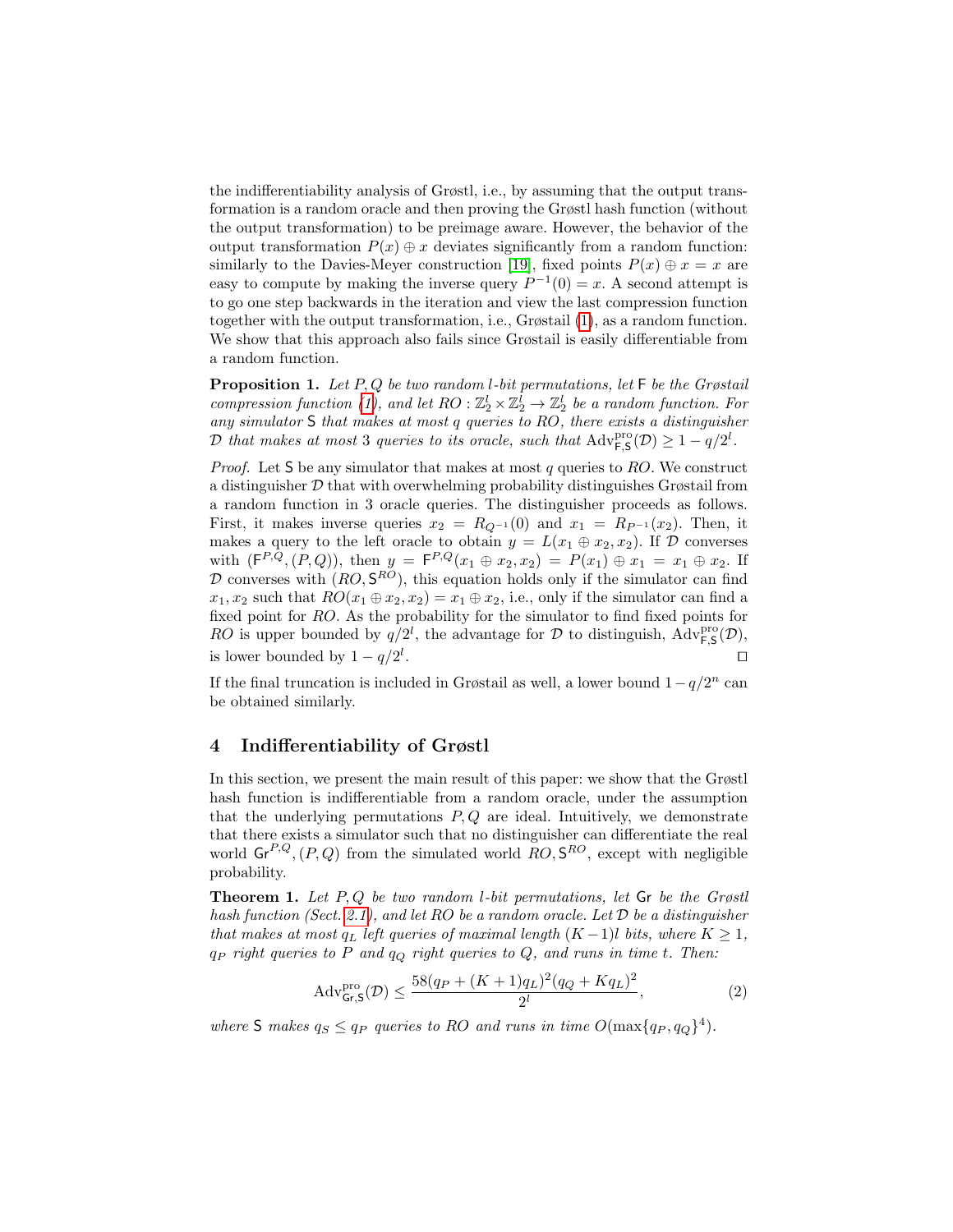The simulator S used in the proof mimics the behavior of random permutations P and Q such that queries to S and queries to  $RO$  are 'consistent', which means that relations among the query outputs in the real world hold in the simulated world as well. To this end, the construction of the simulator is based on several designing decisions. In what remains, the simulator used in the proof (Fig. [2\)](#page-9-0) is introduced and explained in more detail. Then, Thm. [1](#page-5-0) is proven in Sect. [4.3.](#page-8-0)

### <span id="page-6-0"></span>4.1 Initialization of the Simulator

The simulator maintains two, initially empty, lists  $\mathcal{L}_P, \mathcal{L}_Q$  that represent the permutations it simulates. These lists consist of tuples  $(x, y) \in \mathbb{Z}_2^l \times \mathbb{Z}_2^l$ , where y denotes the (simulated) image of x under  $P$  or  $Q$ . Abusing notation, we denote by dom $(\mathcal{L}_P)$  (resp. rng $(\mathcal{L}_P)$ ) the set of first (resp. second) elements in  $\mathcal{L}_P$ , and similar for  $\mathcal{L}_Q$ . The simulator has four interfaces, denoted by  $\mathsf{S}_P, \mathsf{S}_{P^{-1}}, \mathsf{S}_Q, \mathsf{S}_{Q^{-1}},$ and access to  $RO$ . Furthermore, the simulator maintains a graph  $(V, E)$ , initially  $({IV}, \emptyset)$ . The edges  $e \in E$  are labeled by messages in  $\mathbb{Z}_2^l$ : any  $(x_1, y_1) \in \mathcal{L}_P$ and  $(x_2, y_2) \in \mathcal{L}_Q$  define an edge  $x_1 \oplus x_2 \xrightarrow{x_2} x_1 \oplus x_2 \oplus y_1 \oplus y_2$  in  $(V, E)$ . Intuitively, an edge in  $(V, E)$  corresponds to an evaluation of the Grøstl compression function f, and if there is a path  $IV \stackrel{M_1}{\longrightarrow} s_1 \stackrel{M_2}{\longrightarrow} \cdots \stackrel{M_k}{\longrightarrow} s_k$  in  $(V, E)$ , then  $f(\ldots f(f(IV, M_1), M_2), \ldots, M_k) = s_k$ . Abusing notation, we denote by  $s \stackrel{M}{\longrightarrow} t$ that there is a path from s to t in  $(V, E)$  with the edges labeled by  $M \in (\mathbb{Z}_2^l)^*$ . We say that  $(V, E)$  contains *colliding paths* if there exists an  $s \in V$  such that IV  $\xrightarrow{M}$  s and IV  $\xrightarrow{M'}$  s are two paths in  $(V, E)$ , for different  $M, M' \in (\mathbb{Z}_2^l)^*$ . Furthermore, by  $V_{\text{out}}$ ,  $V_{\text{in}}$  we denote the set of vertices in V with an outgoing or ingoing edge, respectively. Observe that if  $\mathcal{L}_P, \mathcal{L}_Q$  are of size  $q_P, q_Q$ , respectively, the sets  $V_{\text{out}}$ ,  $V_{\text{in}}$  are of size at most  $q_P q_Q$ . By  $r(V)$ , we denote the set of all 'rooted' nodes in V, i.e.:  $r(V) = \left\{ v \in V \mid \exists M \in (\mathbb{Z}_2^l)^* \text{ such that } IV \stackrel{M}{\longrightarrow} v \right\}.$ By construction,  $r(V) \subseteq V_{\text{in}}$ . Finally, we introduce a specific subset of  $r(V)$ :

$$
\bar{r}(V) = \left\{ v \in V \mid \exists M \in (\mathbb{Z}_2^l)^* \text{ such that } IV \xrightarrow{M} v \text{ and } \text{depend}(M) \neq \bot \right\}.
$$

For simplicity,  $V, r(V)$  and  $\bar{r}(V)$  are updated by the simulator implicitly.

### 4.2 Intuition Behind the Simulator

In this section we take a closer look at the simulator of Fig. [2](#page-9-0) by starting with an example. Consider the case that a node x is a member of both  $\bar{r}(V)$  and dom $(\mathcal{L}_P)$ . This means that (1) there exists an M such that  $IV \stackrel{M}{\longrightarrow} x$  and depad $(M) \neq \perp$ , and (2) there exists a  $y \in \text{rng}(\mathcal{L}_P)$ , such that  $y = \mathsf{S}_P(x)$ . In the real world (where the left oracle is the Grøstl hash function), these values satisfy  $Gr(\text{depend}(M)) = \text{chop}_{l-n}(x \oplus y)$  by construction. If the simulator does not answer its queries wisely, this equality would hold with negligible probability in the simulated world. More generally, the simulator can guarantee that this equation holds only if x is added to dom $(\mathcal{L}_P)$  after it was added to  $\bar{r}(V)$  (reflected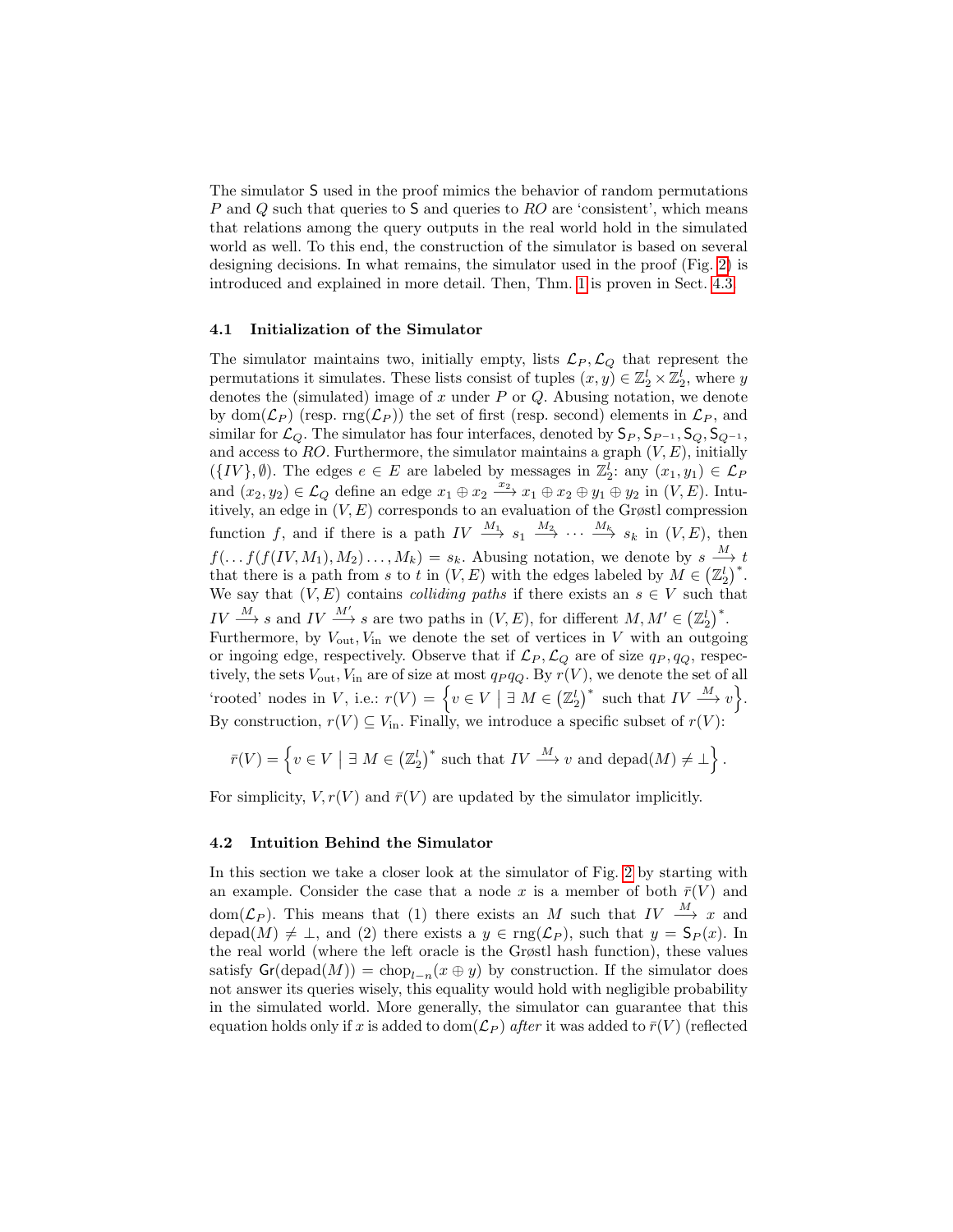in requirement R[3](#page-7-0) below)<sup>3</sup>. Maintaining consistency, however, becomes harder when  $|\bar{r}(V)|$  and  $|\text{dom}(\mathcal{L}_P)|$  increase. The idea behind the simulator is to answer its queries such that it can control the growth of  $r(V)$ , and in particular the growth of  $\bar{r}(V)$  as a subset of  $r(V)$ , while still maintaining consistency in its answers. Intuitively, the simulator responds to its queries, such that the following requirements are satisfied:

- R1. There are no colliding paths in  $(r(V), E)$ . Observe that two different paths to the same node may lead to distinguishability for  $D$  as the simulator can be consistent with only *one* of the paths. This requirement is satisfied if  $r(V)$  is never increased with a node that has two incoming edges in the updated<sup>[4](#page-7-1)</sup> graph;
- R2. S increases  $r(V)$  only if it is forced to do. In particular,  $r(V)$  is never increased with a node that has an outgoing edge in the updated graph. Observe that each path in  $(r(V), E)$  leads to a potential node in  $\bar{r}(V)$ ;
- R3. S never increases  $\bar{r}(V)$  with a node in the updated dom $(\mathcal{L}_P)$ ;
- R4. S increases dom $(\mathcal{L}_P)$  with a node in  $\bar{r}(V)$  only if it is forced to. Observe that in case of inverse queries to  $S_{p-1}$ , the simulator can avoid outputting elements in  $\bar{r}(V)$ . In forward queries to  $\mathsf{S}_P$ , the simulator may be forced to increase  $\bar{r}(V) \cap \text{dom}(\mathcal{L}_P)$ . In this case, it consults its oracle RO to generate the answer.

The first two conditions are regarding the growth of  $r(V)$ , and the second two concern the growth of  $\bar{r}(V) \cap \text{dom}(\mathcal{L}_P)$ . We show how these conditions occur in the description of the simulator in Fig. [2.](#page-9-0) We first consider requirements R1 and R2, then we look at R3 and R4.

### Restricting the growth of  $r(V)$

INVERSE QUERIES. Consider an inverse query  $y_1$  to  $S_{P^{-1}}$ . It is easy to see that both R1 and R2 are satisfied if the simulator outputs its answer  $x_1$ , such that none of the newly added vertices  $\{x_1 \oplus x_2 \mid x_2 \in \text{dom}(\mathcal{L}_Q)\}\)$  to  $V_{\text{out}}$  is already rooted. A similar observation holds for queries to  $S_{Q^{-1}}$ . These requirements translate to lines  $\underline{3e}$  and  $\underline{4c}$  in the description of the simulator in Fig. [2.](#page-9-0)

FORWARD QUERIES. In forward queries to  $S_P$ ,  $S_Q$ , the simulator may be forced to increase  $r(V)$ . Consider a query  $x_1$  to  $\mathsf{S}_P$ , and consider any  $x_2 \in \text{dom}(\mathcal{L}_Q)$  such that  $x_1 \oplus x_2 \in r(V)$ . Then, the edge  $x_1 \oplus x_2 \xrightarrow{x_2} x_1 \oplus x_2 \oplus y_1 \oplus y_2$  will be added

<span id="page-7-0"></span><sup>&</sup>lt;sup>3</sup> Observe that  $RO(\text{depend}(M)) = \text{chop}_{l-n}(\mathcal{L}_P(x) \oplus x)$  should hold for  $IV \stackrel{M}{\longrightarrow} x$ . If  $x \in \text{dom}(\mathcal{L}_P)$  before it is added to  $\bar{r}(V)$ , this means that  $\mathcal{L}_P(x) \oplus x$  is fixed before  $RO(\text{depend}(M))$  is known.

<span id="page-7-1"></span> $^4$  This requirement should hold for the 'updated' graph, which can be seen as follows: suppose the distinguisher makes a forward query  $x_1$  to  $\mathsf{S}_P$  such that  $x_1 \oplus x_2, x_1 \oplus x_2' \in \mathsf{S}_P$  $r(V)$  for different  $x_2, x_2' \in \text{dom}(\mathcal{L}_Q)$ , and both  $x_1 \oplus x_2 \oplus y_1 \oplus y_2$  and  $x_1 \oplus x_2' \oplus y_1 \oplus y_2'$ are not in V yet. By construction, these nodes have zero incoming edges in the nonupdated  $(V, E)$ , but it may accidentally be the case that these nodes are equal, in which case they have two incoming edges in the updated graph.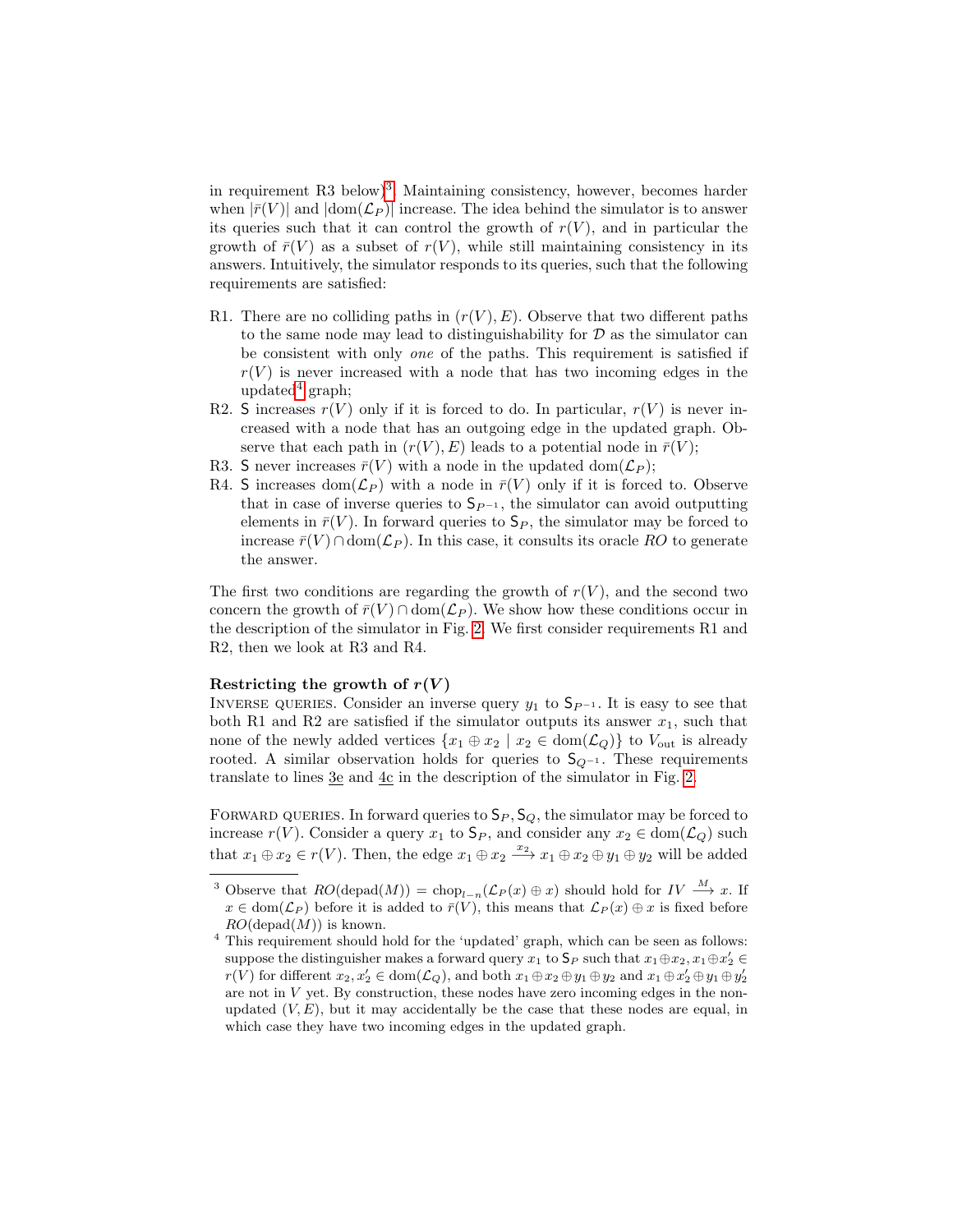to  $(V, E)$  by construction. Denote by V' the multiset of updated nodes after the query. Then, we require that  $x_1 \oplus x_2 \oplus y_1 \oplus y_2$  does not occur twice in  $V'_{\text{in}}$  (in order to establish R1), and moreover that it does not occur in  $V'_{\text{out}}$  (in order to establish R2). If we define  $V_{\text{new}} = \{x_1 \oplus x_2', x_1 \oplus x_2' \oplus y_1 \oplus y_2' \mid (x_2', y_2') \in \mathcal{L}_Q\}$  to be the multiset of newly added nodes to  $V$  in the query to  $\mathsf{S}_P$ , both requirements are satisfied if  $x_1 \oplus x_2 \oplus y_1 \oplus y_2 \notin V \cup (V_{\text{new}} \setminus \{x_1 \oplus x_2 \oplus y_1 \oplus y_2\})$  holds for all  $(x_2, y_2) \in \mathcal{L}_Q$  such that  $x_1 \oplus x_2 \in r(V)$ . A similar condition can be derived for queries to  $\mathsf{S}_{Q}$ . These requirements translate to lines  $\underline{1}\underline{k}$  and  $\underline{2}\underline{e}$  in the description of the simulator in Fig. [2.](#page-9-0)

### Restricting the growth of  $\bar{r}(V) \cap \text{dom}(\mathcal{L}_P)$

INVERSE QUERIES. As explained, S never increases  $\bar{r}(V) \subseteq r(V)$  in inverse queries. Hence, requirement R3 is naturally satisfied. Furthermore, R4 is guaranteed if queries to  $S_{p-1}$  are never answered with a node in  $\bar{r}(V)$ . This requirement translates to line  $3c$  from Fig. [2.](#page-9-0)

FORWARD QUERIES. First consider requirement R3. Let the distinguisher make a query to  $\mathsf{S}_P$  or  $\mathsf{S}_Q$ , such that  $\bar{r}(V)$  gets increased. By construction and the fact that requirement R2 is satisfied, this means that an edge  $x_1 \oplus x_2 \xrightarrow{x_2}$  $x_1 \oplus x_2 \oplus y_1 \oplus y_2$  is added to  $(V, E)$ , such that  $IV \stackrel{M}{\longrightarrow} x_1 \oplus x_2$  for some  $M \in (\mathbb{Z}_2^l)^*$ , and  $x_2 \in Z(M)$ . The simulator needs to be designed such that the newly added value to  $\bar{r}(V)$ ,  $x_1 \oplus x_2 \oplus y_1 \oplus y_2$ , is not a member of (the updated) dom $(\mathcal{L}_P)$ . This requirement translates to lines  $\underline{11}$  and  $\underline{2f}$  in Fig. [2.](#page-9-0) Requirement R4 is clearly not applicable to queries to  $\mathsf{S}_Q$ . Consider a query  $x_1$  to S<sub>P</sub>, where  $x_1 \in \overline{r}(V)$ . Then, the simulator is forced to increase  $\overline{r}(V) \cap \text{dom}(\mathcal{L}_P)$ . As  $x_1 \in \overline{r}(V)$ , there exists an M such that  $IV \stackrel{M}{\longrightarrow} x_1$  and  $\text{depend}(M) \neq \bot$ . The output of the simulator needs to be consistent with its random oracle, such that  $RO(\text{depend}(M)) = \text{chop}_{l-n}(S_P(x_1) \oplus x_1)$ . This requirement translates to lines 1b-1e in the description of the simulator in Fig. [2.](#page-9-0)

### <span id="page-8-0"></span>4.3 Proof of Thm. [1](#page-5-0)

Thm. [1](#page-5-0) will be proven via a game-playing argument, where the games are used to simulate one of the worlds (left or right). It is inspired by the proofs of [\[11\]](#page-15-2), but differs in several aspects. Let S be the simulator of Fig. [2,](#page-9-0) and let  $D$  be any distinguisher that makes at most  $q_L$  left queries of maximal length  $(K-1)l$  bits, where  $K \geq 1$  $K \geq 1$ ,  $q_P$  right queries to P and  $q_Q$  right queries to Q. Recall from Def. 1 that the goal is to bound:

<span id="page-8-1"></span>
$$
Adv_{\mathsf{Gr},\mathsf{S}}^{\text{pro}}(\mathcal{D}) = \left| \Pr \left( \mathcal{D}^{\mathsf{Gr}^{P,Q},(P,Q)} = 1 \right) - \Pr \left( \mathcal{D}^{RO,\mathsf{S}^{RO}} = 1 \right) \right|.
$$
 (3)

**Game 1 (Fig. [3\)](#page-14-8).** The left oracle  $L_1$  of game 1 is a lazily-sampled random oracle, and the four interfaces of the right oracle are the simulator of Fig. [2,](#page-9-0) except for the inclusion of some failure conditions  $\mathbf{bad}_i$   $(i = 0, \ldots, 4)$ . In other words, we have  $G_1 = (RO, S^{RO})$ , and in particular,  $Pr(\mathcal{D}^{RO, S^{RO}} = 1) = Pr(\mathcal{D}^{G_1} = 1)$ .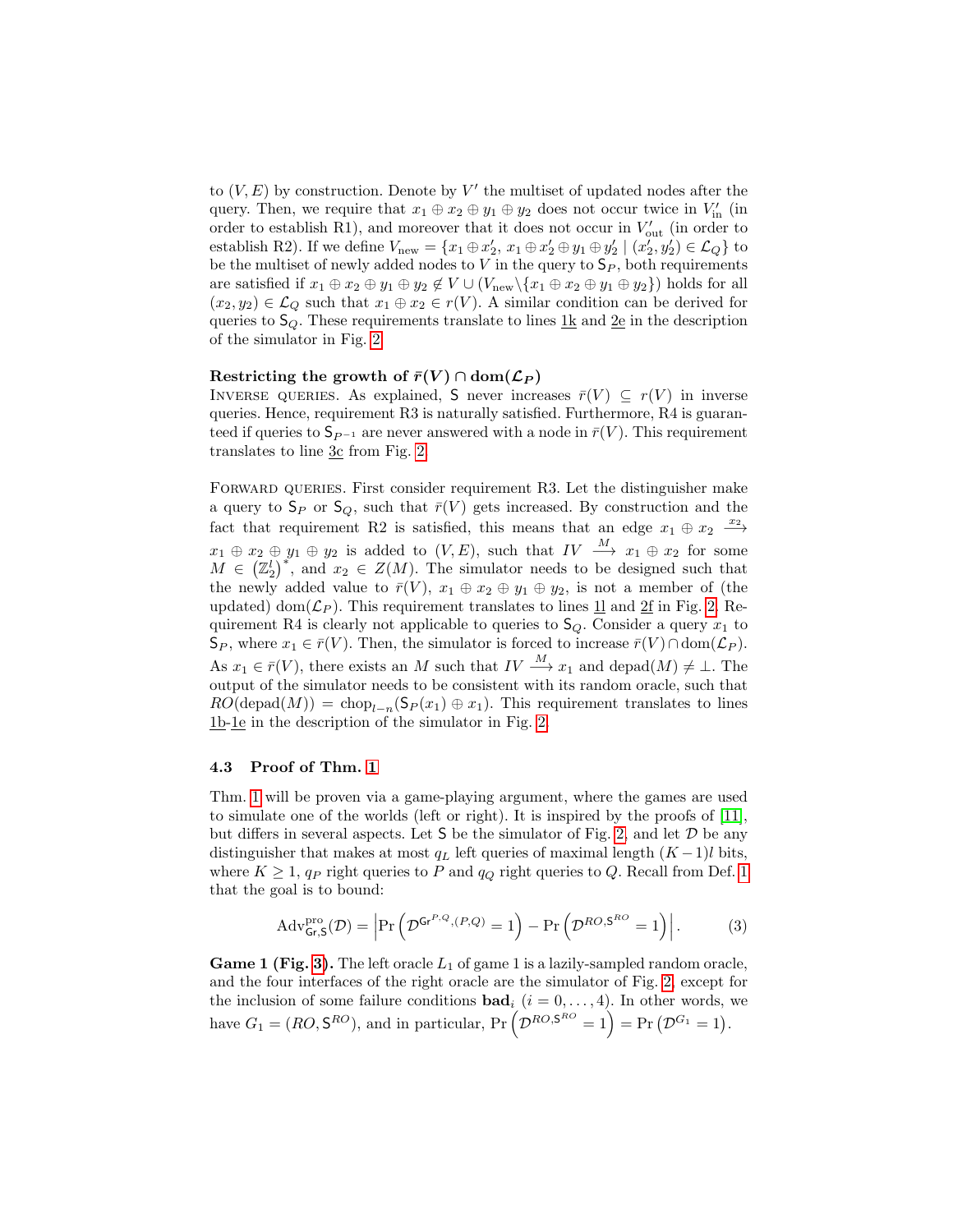

<span id="page-9-0"></span>Fig. 2. The simulator S for P and Q used in the proof of Thm. [1.](#page-5-0)

**Game 2 (Fig. [3\)](#page-14-8).** Game 2 only differs from game 1 in the left oracle:  $L_1$ is replaced by a relay oracle  $L_2$  that simply passes the queries made by the distinguisher to  $L_1$ . The right oracle remains unchanged, and still queries the subroutine  $L_1$ . The distinguisher has identical views in  $G_1$  and  $G_2$ . Formally, we obtain  $Pr(D^{G_1} = 1) = Pr(D^{G_2} = 1).$ 

**Game 3 (Fig. [4\)](#page-15-6).** Game 3 differs from game 2 in the fact that the left oracle  $L_2$ is replaced by the Grøstl hash function, which makes queries to the right oracle. The right oracle itself remains unchanged, and still queries subroutine  $L_1$ . It is proven in Prop. [2](#page-11-0) that, until **bad** :=  $\bigvee_{i=0}^{4}$  **bad**<sub>*i*</sub> occurs in any of the two games, both are identical. Formally, we obtain:

$$
\left|\Pr\left(\mathcal{D}^{G_2}=1\right)-\Pr\left(\mathcal{D}^{G_3}=1\right)\right|\leq \Pr\left(\mathcal{D}^{G_2} \text{ sets } \mathbf{bad}\right)+\Pr\left(\mathcal{D}^{G_3} \text{ sets } \mathbf{bad}\right).
$$

Game 4 (Fig. [5\)](#page-16-9). Game 4 differs from game 3 in the fact that the right oracle does not query subroutine  $L_1$  anymore, but rather, it generates the outcomes itself. Concretely, in line <u>1c</u>, h is now randomly sampled from  $\mathbb{Z}_2^n$ . The distinguisher cannot notice the difference: as the padding rule is injective, in game 3 the right oracle  $R_P$  will never query its left oracle twice on the same value, and hence it will always receive  $h \stackrel{\$}{\leftarrow} \mathbb{Z}_2^n$ . Formally, we obtain  $Pr(D^{G_3} = 1) = Pr(D^{G_4} = 1)$ . Game 5 (Fig. [5\)](#page-16-9). Game 5 only differs from game 4 in the fact that the GOTOstatements are removed. In other words, game 5 and game 4 proceed identically until bad occurs. As a consequence:

$$
\left|\Pr\left(\mathcal{D}^{G_4}=1\right)-\Pr\left(\mathcal{D}^{G_5}=1\right)\right|\leq \Pr\left(\mathcal{D}^{G_4} \text{ sets } \mathbf{bad}\right).
$$

Game 6 (Fig. [6\)](#page-17-0). The left oracle of game 6 is the Grøstl algorithm, and the four interfaces of the right oracle perfectly mimic two lazily-sampled random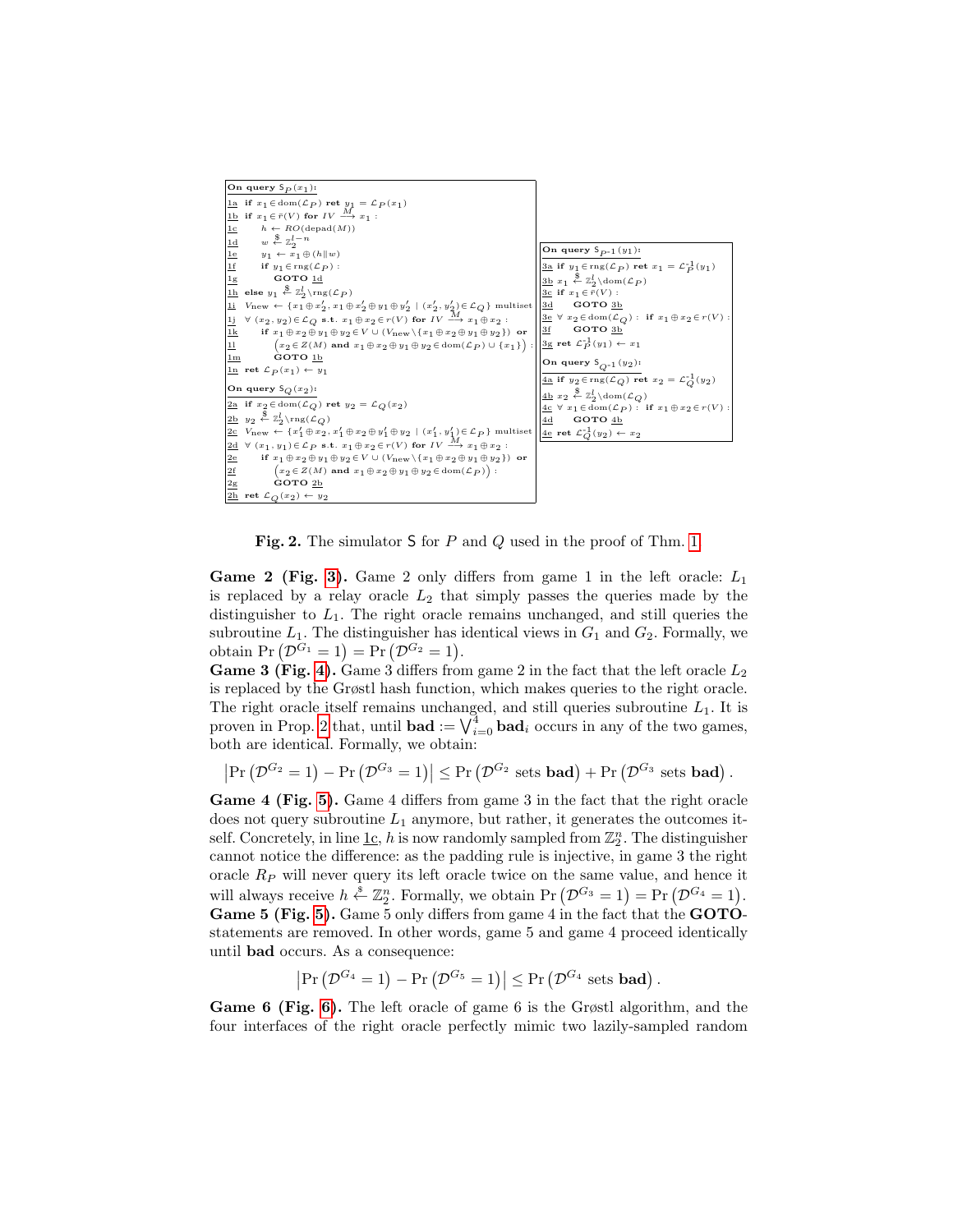permutations P and Q. In other words, we have  $G_6 = (Gr^{P,Q}, (P, Q))$ , and thus  $\Pr(\mathcal{D}^{G_6} = 1) = \Pr(\mathcal{D}^{Gr^{P,Q},(P,Q)} = 1)$ . The only difference between games 6 and 5 is in the forward queries to  $R_P$ : in game 5, some queries to  $R_P$  are answered with uniform random samples from  $\mathbb{Z}_2^l$ . Therefore, distinguishing game 6 from game 5 is at least as hard as distinguishing a random permutation from a random function. As  $R_P$  will be queried at most  $q_P + (K+1)q_L =: r_P$  times, we obtain:

<span id="page-10-0"></span>
$$
\left|\Pr\left(\mathcal{D}^{G_5} = 1\right) - \Pr\left(\mathcal{D}^{G_6} = 1\right)\right| \le \frac{r_P^2}{2^l}.
$$

As we have Pr  $(\mathcal{D}^{G_2} \text{ sets } \text{bad}) \leq \Pr(\mathcal{D}^{G_3} \text{ sets } \text{bad}) = \Pr(\mathcal{D}^{G_4} \text{ sets } \text{bad}),$  we conclude that  $(3)$  reduces to:

$$
Adv_{\mathsf{Gr},\mathsf{S}}^{\text{pro}}(\mathcal{D}) \le \frac{r_P^2}{2^l} + 3 \cdot \Pr\left(\mathcal{D}^{G_4} \text{ sets } \mathbf{bad}\right). \tag{4}
$$

Game 7 (Fig. [7\)](#page-17-1). Game 7 is used to simplify the computation of the probability that  $\mathcal{D}^{G_4}$  sets bad. In game 7, the failure conditions for bad<sub>0</sub>,..., bad<sub>4</sub> of game 4 are rewritten into sets  $A_0, \ldots, A_4$ . By the straightforward definition of  $A_0, A_3$ and  $A_4$ , it is clear that for  $i = 0, 3, 4, \mathcal{D}^{G_4}$  sets **bad**<sub>i</sub> if and only if  $\mathcal{D}^{G_7}$  sets **bad**<sub>i</sub>. Now, suppose  $\mathcal{D}^{G_4}$  sets **bad**<sub>1</sub>. This means that for some  $(x_2, y_2) \in \mathcal{L}_Q$  such that  $x_1 \oplus x_2 \in r(V)$  either one of the following two cases occurred:

$$
y_1 = \begin{cases} x_1 \oplus x_2 \oplus y_2 \oplus s, \text{ for some } s \in V \cup (V_{\text{new}} \setminus \{x_1 \oplus x_2 \oplus y_1 \oplus y_2\}), \\ x_1 \oplus x_2 \oplus y_2 \oplus x_1', \text{ for some } x_1' \in \text{dom}(\mathcal{L}_P) \cup \{x_1\}. \end{cases}
$$

By definition of  $A_1$ , this means that  $y_1 \in A_1$ . In other words,  $\mathcal{D}^{G_7}$  sets **bad**<sub>1</sub> if  $\mathcal{D}^{G_4}$  sets bad<sub>1</sub>. A similar observation holds for bad<sub>2</sub>. As a consequence,  $Pr(D^{G_4} \text{ sets } \text{bad}) \leq Pr(D^{G_7} \text{ sets } \text{bad}),$  and therefore [\(4\)](#page-10-0) reduces to:

$$
\mathrm{Adv}_{\mathsf{Gr},\mathsf{S}}^{\mathrm{pro}}(\mathcal{D}) \le \frac{r_P^2}{2^l} + 3 \cdot \Pr\left(\mathcal{D}^{G_7} \text{ sets } \mathbf{bad}_1 | \neg \mathbf{bad}_0\right) + 3 \sum_{\substack{i=0 \\ i \neq 1}}^4 \Pr\left(\mathcal{D}^{G_7} \text{ sets } \mathbf{bad}_i\right).
$$

In the remainder, we concentrate on the computation of these probabilities. Observe that the distinguisher makes at most  $q_P + (K + 1)q_L =: r_P$  queries to  $R_P, R_{P^{-1}}$  and  $q_Q + Kq_L =: r_Q$  queries to  $R_Q, R_{Q^{-1}}$ .

- $Pr(\mathcal{D}^{G_7} \text{ sets } \text{bad}_0)$ . Consider the  $j^{\text{th}}$  query to  $R_P$ ,  $1 \leq j \leq r_P$ . The probability that **bad**<sub>0</sub> is set in this query, **bad**<sub>0</sub><sup>*j*</sup>, equals the probability that  $y_1$  hits  $A_0$ . But as  $y_1$  is taken uniformly at random from a set of size  $2^l$ , and  $A_0$  is of size at most  $r_P$ , **bad**<sup>*j*</sup> occurs with probability at most  $\frac{r_P}{2^l}$ . By the union bound,  $\Pr\left(\mathcal{D}^{G_7} \text{ sets } \text{bad}_0\right) \leq \frac{r_P^2}{2^l};$
- $\Pr\big(\mathcal{D}^{G_7} \text{ sets } \text{bad}_1 \mid \mathcal{D}^{G_7} \text{ sets } \neg \text{bad}_0\big). \text{ Consider the } j^{\text{th}} \text{ query to } R_P, 1 \leq j \leq 1.$  $r_P$ . The probability that  $\mathbf{bad}_1$  is set in this query,  $\mathbf{bad}_1^j$ , equals the probability that  $y_1$  hits  $A_1$ . But as  $y_1$  is taken uniformly at random from a set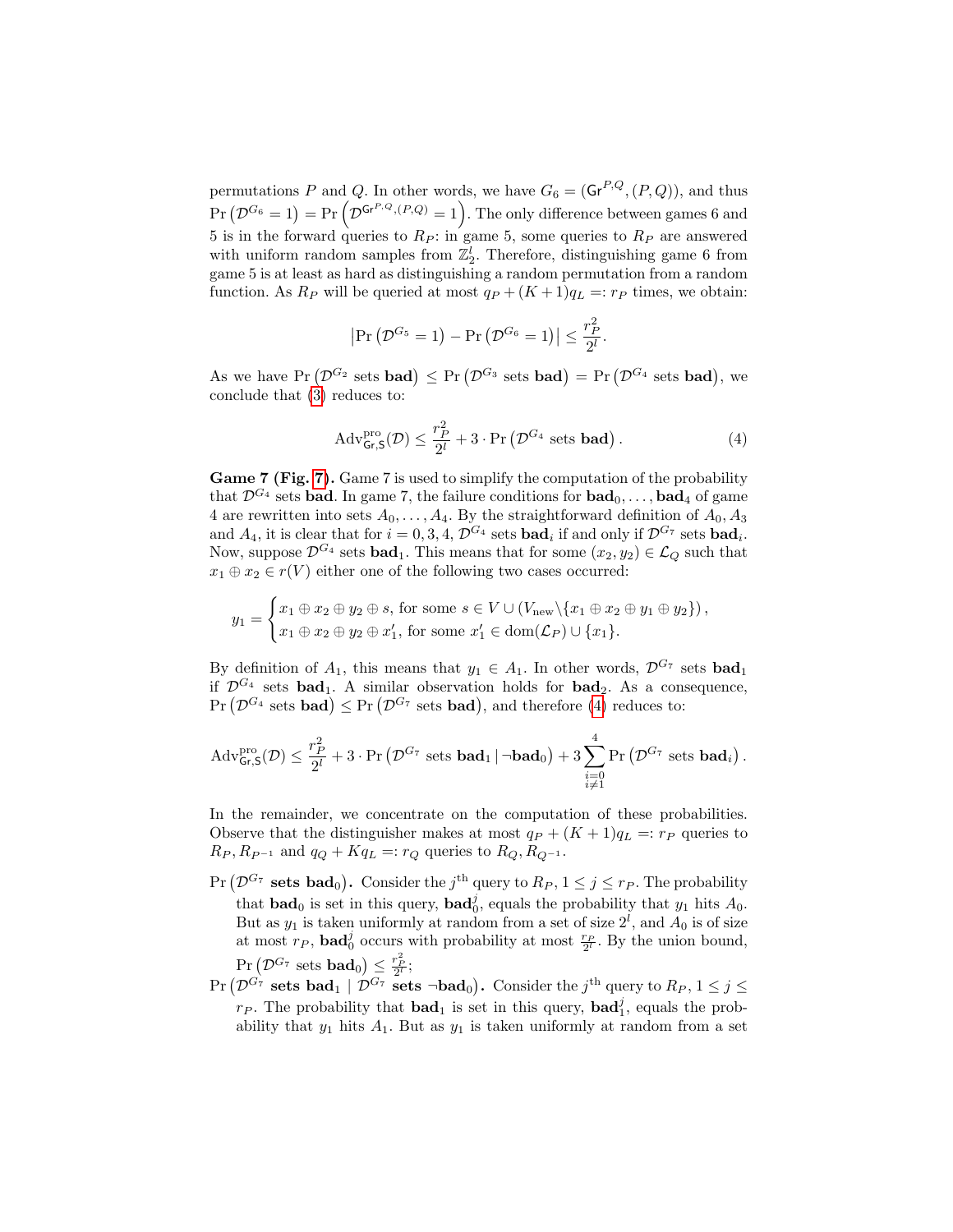of size at least  $2^l - r_P$  (because  $\mathcal{D}^{G_7}$  sets  $\neg \mathbf{bad}_0$ ), and  $A_1$  is of size at most  $r_Q(2r_P r_Q + r_P)$ , **bad**<sup>j</sup> occurs with probability at most  $\frac{r_P r_Q(2r_Q+1)}{2^l-r_P}$ . By the union bound, Pr  $(\mathcal{D}^{G_7} \text{ sets } \text{bad}_1 \mid \mathcal{D}^{G_7} \text{ sets } \neg \text{bad}_0) \leq \frac{r_P^2 r_Q(2r_Q+1)}{2^l-r_P};$ 

Analogously, **bad**<sub>2</sub> is set with probability at most  $\frac{r_{P}^{2}r_{Q}(2r_{Q}+1)}{2^{l}-r_{Q}}$ , **bad**<sub>3</sub> with probability at most  $\frac{r_P^2 r_Q (r_Q+1)}{2^l-r_P}$ , and **bad**<sub>4</sub> with probability at most  $\frac{r_P^2 r_Q^2}{2^l-r_Q}$ . Concluding, under the assumption that  $r_P, r_Q < 2^{l-1}$ , we obtain:

$$
Adv_{\mathsf{Gr},\mathsf{S}}^{\text{pro}}(\mathcal{D}) \le \frac{58(q_P + (K+1)q_L)^2(q_Q + Kq_L)^2}{2^l}.
$$

<span id="page-11-0"></span>This completes the proof of Thm. [1.](#page-5-0)

Proposition 2. Until bad occurs in game 2 or 3, both games are identical. Formally:  $Pr\left(\mathcal{D}^{G_2} = 1 \middle| \mathcal{D}^{G_2} \text{ sets } \neg \textbf{bad}\right) = Pr\left(\mathcal{D}^{G_3} = 1 \middle| \mathcal{D}^{G_3} \text{ sets } \neg \textbf{bad}\right).$ 

Proof. We need to prove that the query outcomes in game 2 and 3 are identically distributed, until the distinguisher sets bad in either one of the games. As the right oracles of the games are the same,  $D$  can differentiate game 2 and 3 only if it discovers any inconsistencies in the answers by the left oracles  $(L_2$  for game 2 and  $L_3$  for game 3), given any list of queries made by  $D$  to the right oracle. Recall that  $\mathcal{L}_P, \mathcal{L}_Q$  denote the query history to the right oracles  $R_P, R_Q$ , and  $(V, E)$ the graph defined by these queries (cf. Sect. [4.1\)](#page-6-0). Denote any query history to  $L_i$  ( $i = 2, 3$ ) by  $\mathcal{L}$ . Furthermore, denote by  $\tilde{\mathcal{L}}_P, \tilde{\mathcal{L}}_Q$  the set of queries to the right oracles that are observed by the distinguisher<sup>[5](#page-11-1)</sup>, and denote by  $(\tilde{V}, \tilde{E})$  the subgraph defined by these. We focus on the outcomes of the left oracle: we need to prove that given the views  $\tilde{\mathcal{L}}_P, \tilde{\mathcal{L}}_Q$ , and given query history  $\mathcal{L}$ , the outcomes of new queries to the left oracle are identically distributed in game 2 and 3. Concretely, for  $\alpha \in \mathbb{Z}_2^n$ , we analyze the probability

<span id="page-11-2"></span>
$$
\Pr\left(L_i(M) = \alpha \text{ in } G_i \mid \tilde{\mathcal{L}}_P, \tilde{\mathcal{L}}_Q, \mathcal{L}; \ M \notin \text{dom}(\mathcal{L}); \ \mathcal{D}^{G_i} \text{ sets } \neg \text{bad}\right).
$$
 (5)

Define  $M' = (M'_1, \ldots, M'_k) = \text{pad}(M)$  to be the padding of M. The query  $L_i(M)$  is called 'evaluatable' by  $\tilde{\mathcal{L}}_P, \tilde{\mathcal{L}}_Q$  if there exists an  $h_k$  in  $\bar{r}(\tilde{V})$  such that  $IV \stackrel{M'}{\longrightarrow} h_k$ , and  $h_k \in \text{dom}(\tilde{\mathcal{L}}_P)$ . We will show that for both games the following holds: if  $L_i(M)$  is evaluatable by  $\tilde{\mathcal{L}}_P, \tilde{\mathcal{L}}_Q$ , the query answer can be obtained deterministically from this history. On the other hand, if it is *not* evaluatable by  $\tilde{\mathcal{L}}_P, \tilde{\mathcal{L}}_Q,$  [\(5\)](#page-11-2) holds with probability  $1/2^n$  only. In other words, this probability is the same in both games  $i = 2, 3$ , which proves the claim that the answers by  $L_2, L_3$  are identically distributed.

For the purpose of the proof, we also consider evaluatability by  $\mathcal{L}_P, \mathcal{L}_Q$ , which is defined similarly as before. Observe that  $H_i(M)$  is evaluatable by  $\mathcal{L}_P$ ,  $\mathcal{L}_Q$  if it is

<span id="page-11-1"></span><sup>&</sup>lt;sup>5</sup> In game 3, the right oracles  $R_P$ ,  $R_Q$  are also queried in each call to the left oracle, via lines 6d, 6e and 6g, but the distinguisher does not observe these queries.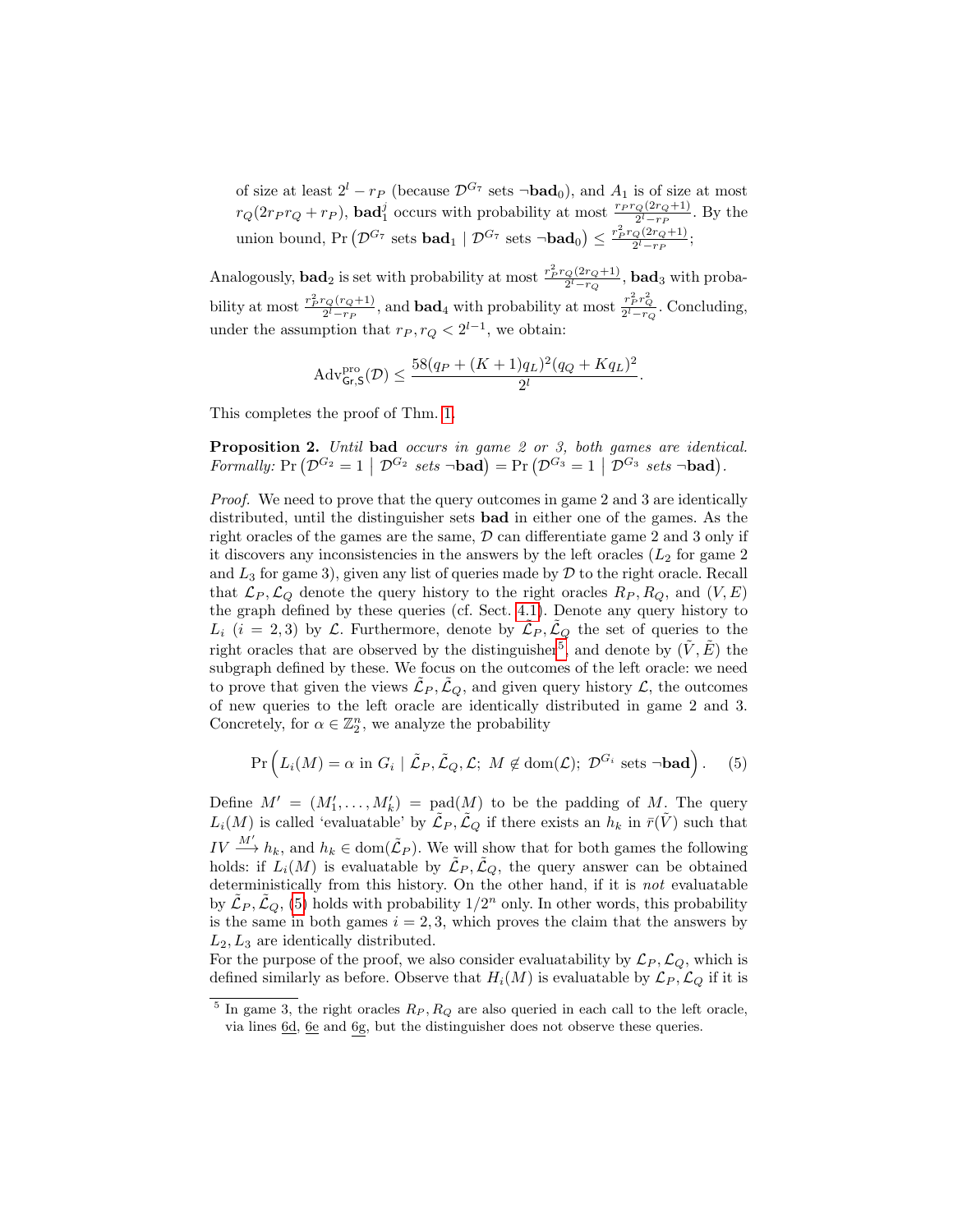evaluatable by  $\tilde{\mathcal{L}}_P$ ,  $\tilde{\mathcal{L}}_Q$ . We now analyze [\(5\)](#page-11-2). First we consider the case  $L_i(M)$  is evaluatable by  $\tilde{\mathcal{L}}_P, \tilde{\mathcal{L}}_Q$ . Then we consider the case it is not evaluatable by these views (but it may be evaluatable by  $\mathcal{L}_P, \mathcal{L}_Q$ ).

- (1)  $L_i(M)$  (i = 2,3) is evaluatable by  $\tilde{\mathcal{L}}_P, \tilde{\mathcal{L}}_Q$ . In both games, this means that there exists an  $h_k$  in  $\bar{r}(\tilde{V})$  such that  $IV \stackrel{M'}{\longrightarrow} h_k$ , and  $h_k \in \text{dom}(\tilde{L}_P)$ . By Claim [2](#page-13-0) below, there are no colliding paths and in particular the described path  $M'$  is unique. Furthermore, due to Claim [3](#page-13-1) below,  $h_k$  had been added to dom $(\tilde{\mathcal{L}}_P)$  in a forward query, *after* it was added to  $\bar{r}(\tilde{V})$ . Therefore, by line <u>1c</u>, we have  $R_P(h_k) = h_k \oplus (h||w)$ , where  $h = L_1(M)$ . As a consequence,  $L_1(M)$ , and thus  $L_2(M)$  and  $L_3(M)$ , is fully determined by  $\tilde{\mathcal{L}}_P, \tilde{\mathcal{L}}_Q$ , which means that the outcomes in game 2 and 3 are identically distributed;
- (2)  $L_i(M)$  ( $i = 2,3$ ) is not evaluatable by  $\tilde{L}_P$ ,  $\tilde{L}_Q$ , but it is evaluatable by  $\mathcal{L}_P, \mathcal{L}_Q$ . This event is excluded for game 2 as  $(\tilde{\mathcal{L}}_P, \tilde{\mathcal{L}}_Q) = (\mathcal{L}_P, \mathcal{L}_Q)$  in this game. In game 3,  $\mathcal{L}_P$ ,  $\mathcal{L}_Q$  also includes queries made to the right oracle via the left oracle  $L_3$ . We will show, however, that  $(5)$  holds with probability  $1/2^n$  then. Similarly to case (1), there exists an  $h_k$  in  $\bar{r}(V) \cap \text{dom}(\mathcal{L}_P)$  such that  $IV \stackrel{M'}{\longrightarrow} h_k$  and  $R_P(h_k) = h_k \oplus (h||w)$ , where  $h = L_1(M)$ . But  $L_3(M)$ is not evaluatable by  $\tilde{\mathcal{L}}_P$ ,  $\tilde{\mathcal{L}}_Q$ , which means that  $h_k$  had been queried to  $R_P$ independently of  $\tilde{\mathcal{L}}_P, \tilde{\mathcal{L}}_Q$ . Furthermore,  $L_3(M)$  is also independent of  $\mathcal{L}.\sub>^6$  $\mathcal{L}.\sub>^6$ Concluding, [\(5\)](#page-11-2) holds with probability  $1/2^n$  in this case;
- (3)  $L_i(M)$  (i = 2,3) is not evaluatable by  $\mathcal{L}_P$ ,  $\mathcal{L}_Q$ . As a consequence, there either exists no  $h_k \in \overline{r}(V)$  such that  $IV \stackrel{M'}{\longrightarrow} h_k$ , or there exists such  $h_k$ , but it is no element of dom $(\mathcal{L}_P)$ . For game 2,  $M \notin \text{dom}(\mathcal{L})$  implies that M had not been queried to  $L_1$  before  $(L_1$  is queried in lines  $\underline{6a}$  and  $\underline{1c}$  only). Therefore, in this case  $L_2(M)$  outputs a value h randomly sampled from  $\mathbb{Z}_2^n$ . For game 3, let  $j \leq k$  be the maximal index such that  $IV = h_0 \stackrel{M'_1}{\longrightarrow} \cdots \stackrel{M'_j}{\longrightarrow} h_j$  is a

path in  $(V, E)$ . We consider the following cases:

- (i)  $j = k$ . Then, there exists an  $h_k \in \overline{r}(V)$  such that  $IV \stackrel{M'}{\longrightarrow} h_k$ , but as  $L_3(M)$  is not evaluatable, we have  $h_k \notin \text{dom}(\mathcal{L}_P)$ . In line 6h of the oracle query of  $L_3(M)$ ,  $R_P(h_k)$  will then be computed via lines 1b-1e:  $R_P(h_k) = h_k \oplus (h||w)$  for  $h \stackrel{s}{\leftarrow} \mathbb{Z}_2^n$ . The outcome  $L_3(M)$  thus equals  $L_3(M) = \text{chop}_{l-n}(R_P(h_k) \oplus h_k) = h$ . As a consequence, the outcomes of  $L_2$  and  $L_3$  are identically distributed in this case;
- (ii)  $j < k$ . Then, there exists a path  $IV \to h_j$  labeled by  $(M'_1, \ldots, M'_j)$ , but  $(V, E)$  contains no edge  $h_j \to h_{j+1}$  labeled by  $M'_{j+1}$ . By virtue of Claim [2,](#page-13-0) in the  $(j + 1)$ <sup>th</sup> iteration of lines <u>6c-6f</u>, a new node  $h_{j+1}$ will be added to  $r(V)$  such that  $h_{i+1}$  was not rooted yet and there is no outgoing edge from  $h_{i+1}$  in the updated graph. The same holds for

<span id="page-12-0"></span><sup>&</sup>lt;sup>6</sup> Observe that in game 3, L consists of pairs  $(\bar{M}, \bar{h})$  such that  $\bar{h} = \text{chop}_{l-n}(R_P(\bar{h}_k) \oplus$  $\bar{h}_k$ ) for some  $\bar{h}_k \in \bar{r}(V) \cap \text{dom}(\mathcal{L}_P)$ , where, by Claim [3,](#page-13-1)  $R_P(\bar{h}_k)$  had been generated via lines  $\underline{1b}$ - $\underline{1e}$ . As there are no colliding paths in  $(V, E)$  by Claim [2,](#page-13-0)  $h_k$  differs from all such  $\bar{h}_k$ 's, and in particular  $\mathcal L$  reveals nothing about  $L_3(M)$ .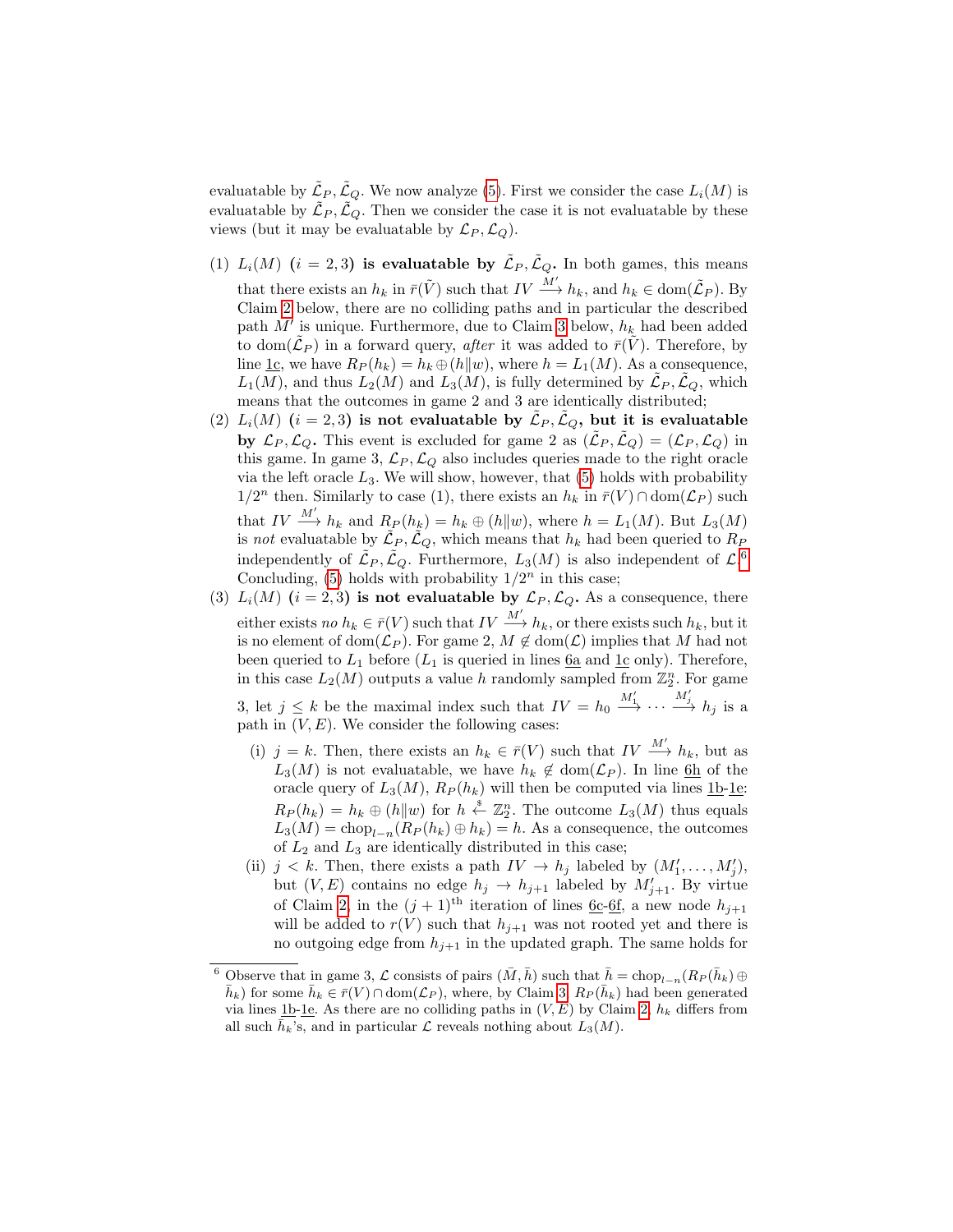all subsequent iterations, and in particular  $h_k$  will be newly added to  $\bar{r}(V)$  in the k<sup>th</sup> iteration. Due to Claim [3,](#page-13-1) this newly added note is not an element of dom $(\mathcal{L}_P)$  after this last round. Now, the same analysis as in (3i) applies.  $\Box$ 

<span id="page-13-0"></span>**Claim 2.** Suppose  $\mathcal{D}^{G_i}$  sets  $\neg$ **bad** (for  $i = 2, 3$ ). Consider a node  $s \in r(V)$ , and a right oracle query in which an edge  $(s, t)$  will be added to  $(V, E)$ . Denote by  $(V', E')$  the updated graph (after the query). Then, t has no incoming or outgoing edge in  $(V', E' \setminus \{(s, t)\})$ . As a consequence, after the execution of  $G_i$ , the final graph contains no colliding paths.

*Proof.* In a right query to  $R_{p-1}$  or  $R_{Q-1}$ , none of the newly added edges have a rooted node as starting point, by  $\neg$ (**bad**<sub>3</sub>  $\vee$  **bad**<sub>4</sub>) (lines <u>3f</u> and <u>4c</u>). Consider a query  $x_1$  to  $R_P$ , and let  $(V, E)$  be the graph before the query. An outgoing edge from  $s \in r(V)$  will only be added if  $s = x_1 \oplus x_2$  for some  $x_2 \in \text{dom}(\mathcal{L}_Q)$ . By construction, the end node of the edge is  $x_1 \oplus x_2 \oplus y_1 \oplus y_2 =: t$ . By line  $\underline{11}$  and  $\neg$ **bad**<sub>1</sub>, we have (a)  $t \notin V$ , (b) none of the newly added edges will leave from t and (c) apart from  $(s, t)$ , none of the newly added edges will arrive at t. As a consequence, t is an isolated node in  $(V', E' \setminus \{(s, t)\})$ . A similar argument holds for queries to  $R_Q$ , by line  $2e$  and  $\neg$ **bad**<sub>2</sub>.

We prove that the final graph contains no colliding paths by mathematical induction. Before the first query is made,  $E = \emptyset$  and hence no colliding paths occur. Assume  $(V, E)$  contains no colliding paths and consider a right oracle query. We can sequentially apply the above reasoning and discard all newly added edges  $(s,t)$  for  $s \in r(V)$ , in order to observe that colliding paths in  $(V', E')$  imply colliding paths in  $(V, E)$ . By the induction hypothesis, these do not occur.  $\Box$ 

<span id="page-13-1"></span>**Claim 3.** Suppose  $\mathcal{D}^{G_i}$  sets  $\neg$ **bad** (for  $i = 2, 3$ ). Consider a right oracle query in which a node t will be added to  $\bar{r}(V)$ . Then, t is no element of (the updated) dom( $\mathcal{L}_P$ ). Furthermore,  $\bar{r}(V) \cap \text{dom}(\mathcal{L}_P)$  will only be increased in forward queries to  $R_P$ .

*Proof.* As a direct consequence of Claim [2,](#page-13-0)  $\bar{r}(V)$  will be increased only if an edge  $x_1 \oplus x_2 \xrightarrow{x_2} x_1 \oplus x_2 \oplus y_1 \oplus y_2$  is added such that  $IV \xrightarrow{M} x_1 \oplus x_2$  is a path in  $(V, E)$ , and  $x_2 \in Z(M)$ . Due to lines 1m and 2f, and by  $\neg(\mathbf{bad}_1 \vee \mathbf{bad}_2)$ , this newly added node is not an element of (the updated) dom $(\mathcal{L}_P)$ . Furthermore, an inverse query to  $R_P$  will never be answered with a node already in  $\bar{r}(V)$ , by line <u>3c</u> and ¬**bad**<sub>3</sub>, and therefore  $\bar{r}(V) \cap \text{dom}(\mathcal{L}_P)$  will only be increased in forward queries to  $R_P$ .

ACKNOWLEDGMENTS. This work has been funded in part by the IAP Program P6/26 BCRYPT of the Belgian State (Belgian Science Policy), and in part by the European Commission through the ICT program under contract ICT-2007- 216676 ECRYPT II. The first author is supported by a Ph.D. Fellowship from the Flemish Research Foundation (FWO-Vlaanderen). The second author is supported by a Ph.D. Fellowship from the Institute for the Promotion of Innovation through Science and Technology in Flanders (IWT-Vlaanderen).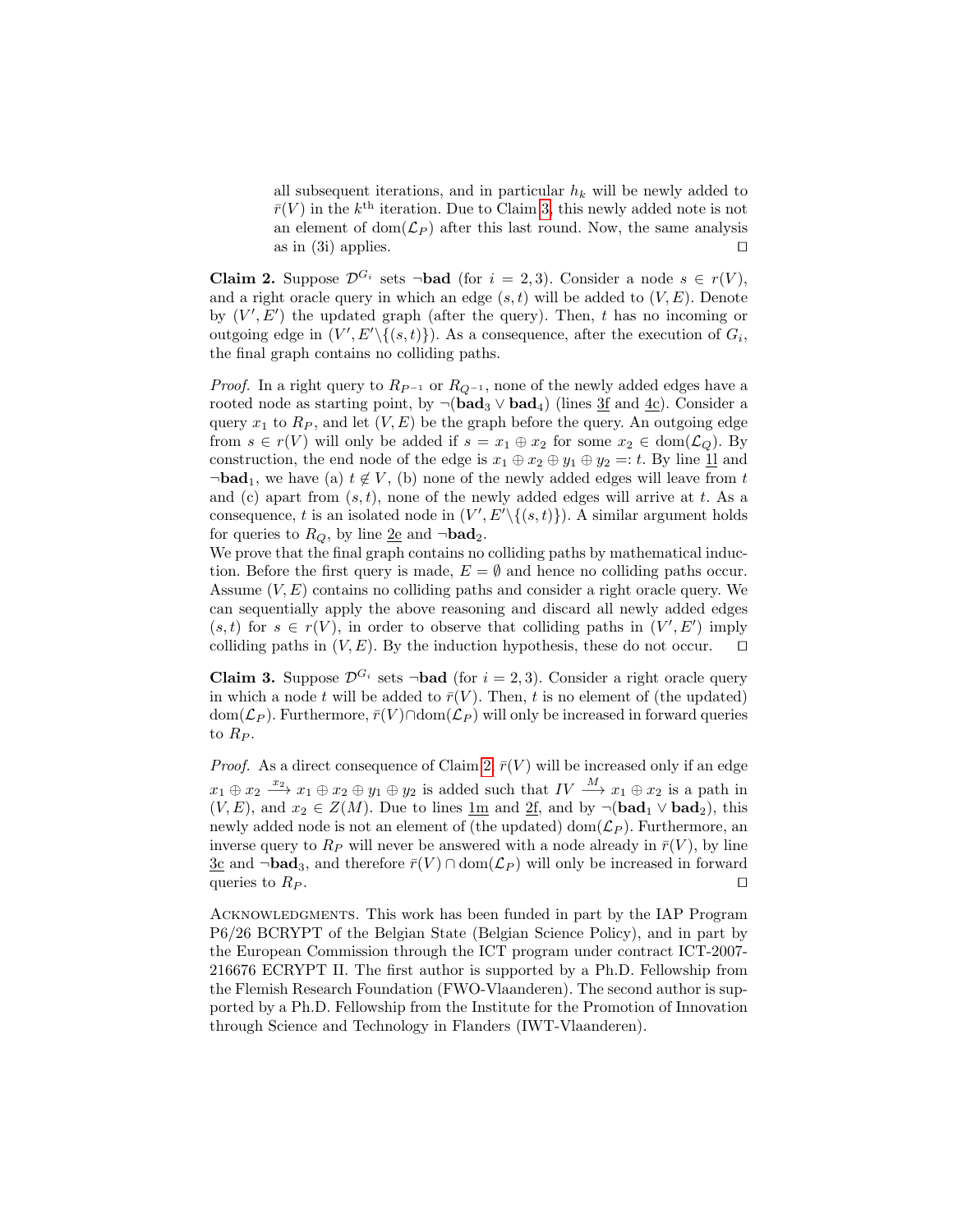

<span id="page-14-8"></span>Fig. 3. Game 1 (with the boxed statement removed) and game 2 (including the boxed statement). In game 1, the distinguisher has access to  $L_1, R^{L_1}$ . In game 2, the distinguisher has access to  $L_2^{L_1}, R^{\tilde{L}_1}$ .

## References

- <span id="page-14-2"></span>[1] E. Andreeva, G. Neven, B. Preneel, and T. Shrimpton. Seven-property-preserving iterated hashing: ROX. In ASIACRYPT '07, volume 4833 of LNCS, pages 130– 146, Berlin, 2007. Springer-Verlag.
- <span id="page-14-3"></span>[2] M. Bellare and T. Ristenpart. Multi-property-preserving hash domain extension and the EMD Transform. In ASIACRYPT '06, volume 4284 of LNCS, pages 299–314, Berlin, 2006. Springer-Verlag.
- <span id="page-14-7"></span>[3] M. Bellare and P. Rogaway. Random oracles are practical: A paradigm for designing efficient protocols. In ACM Conference on Computer and Communications Security, pages 62–73, New York, 1993. ACM.
- <span id="page-14-5"></span>[4] G. Bertoni, J. Daemen, M. Peeters, and G. van Assche. On the indifferentiability of the sponge construction. In EUROCRYPT '08, volume 4965 of LNCS, pages 181–197, Berlin, 2008. Springer-Verlag.
- <span id="page-14-1"></span>[5] G. Bertoni, J. Daemen, M. Peeters, and G. Van Assche. Sponge functions, ECRYPT Hash Workshop 2007.
- <span id="page-14-4"></span>[6] R. Bhattacharyya, A. Mandal, and M. Nandi. Security analysis of the mode of JH hash function. In FSE '10, volume 6147 of LNCS, Berlin, 2010. Springer-Verlag.
- <span id="page-14-0"></span>[7] E. Biham and O. Dunkelman. A framework for iterative hash functions – HAIFA. Cryptology ePrint Archive, Report 2007/278, 2007.
- <span id="page-14-6"></span>[8] E. Bresson, A. Canteaut, B. Chevallier-Mames, C. Clavier, T. Fuhr, A. Gouget, T. Icart, J.-F. Misarsky, M. Naya-Plasencia, P. Paillier, T. Pornin, J.-R. Reinhard,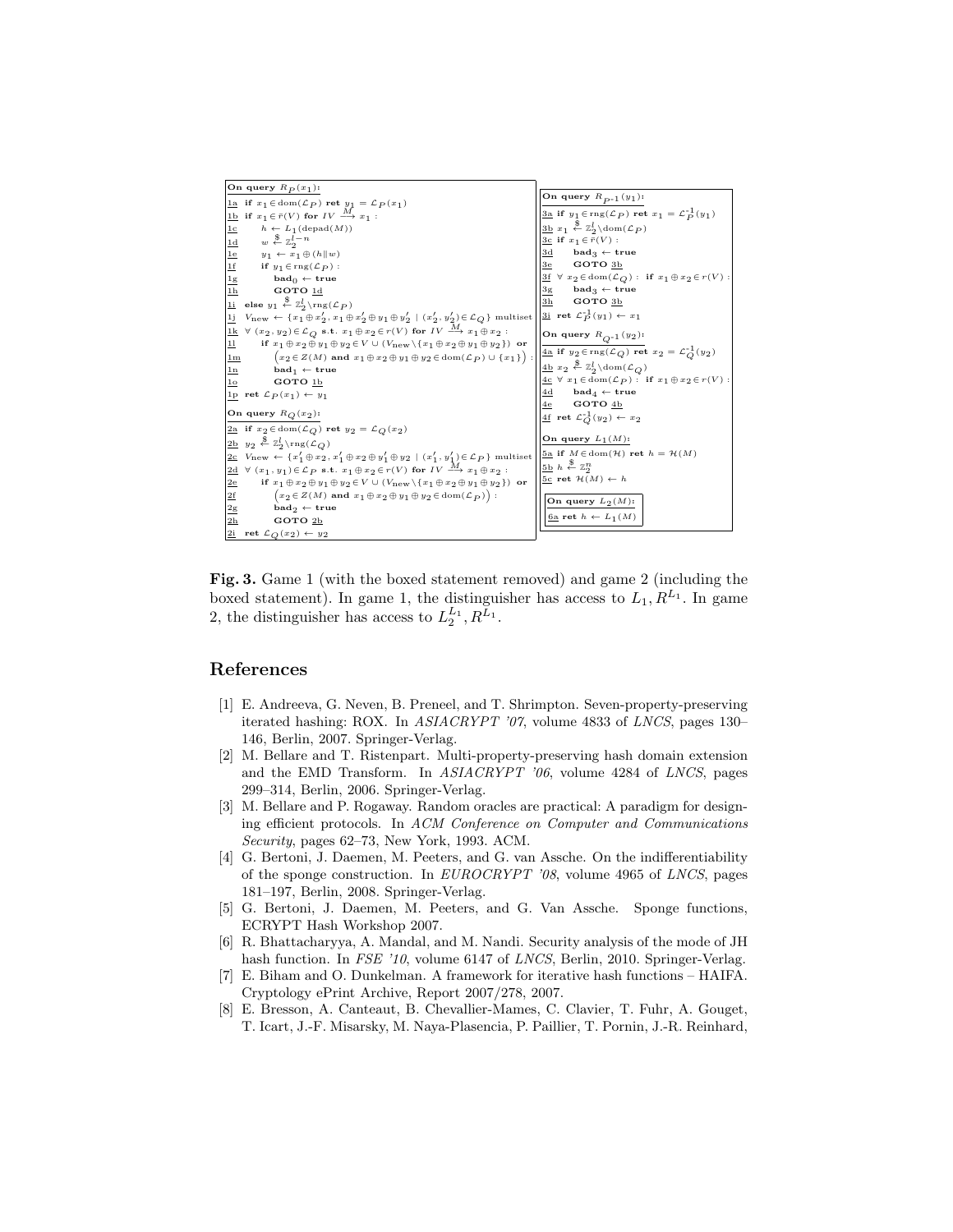|                                                                                                                                                                                                  | On query $R_{p-1}(y_1)$ :                                                                                           |  |
|--------------------------------------------------------------------------------------------------------------------------------------------------------------------------------------------------|---------------------------------------------------------------------------------------------------------------------|--|
|                                                                                                                                                                                                  | <u>3a</u> if $y_1 \in \text{rng}(\mathcal{L}_P)$ ret $x_1 = \mathcal{L}_P^{-1}(y_1)$                                |  |
| On query $R_P(x_1)$ :                                                                                                                                                                            | $\frac{3b}{2}x_1 \stackrel{\$}{\leftarrow} \mathbb{Z}_2^l \setminus \text{dom}(\mathcal{L}_P)$                      |  |
|                                                                                                                                                                                                  | 3c if $x_1 \in \overline{r}(V)$ :                                                                                   |  |
| <u>1a</u> if $x_1 \in \text{dom}(\mathcal{L}_P)$ ret $y_1 = \mathcal{L}_P(x_1)$                                                                                                                  | $\texttt{bad}_3 \leftarrow \texttt{true}$<br>3d                                                                     |  |
| 1b if $x_1 \in \overline{r}(V)$ for $IV \stackrel{M}{\longrightarrow} x_1$ :                                                                                                                     | GOTO <sub>3b</sub><br>3e                                                                                            |  |
| $1\,\mathrm{c}$<br>$h \leftarrow L_1(\text{depend}(M))$                                                                                                                                          | $\underline{3f} \ \ \forall \ \ x_2 \in \mathrm{dom}(\mathcal{L}_O) : \ \ \text{if} \ \ x_1 \oplus x_2 \in r(V) :$  |  |
| $w \stackrel{\$}{\leftarrow} \mathbb{Z}_2^{l-n}$<br>1d                                                                                                                                           | $\texttt{bad}_3 \leftarrow \texttt{true}$<br>$\frac{3g}{2}$                                                         |  |
| 1e<br>$y_1 \leftarrow x_1 \oplus (h \parallel w)$                                                                                                                                                | 3h GOTO 3b                                                                                                          |  |
| 1f<br>if $y_1 \in \text{rng}(\mathcal{L}_P)$ :                                                                                                                                                   | $\underline{3i}$ ret $\mathcal{L}^{-1}_P(y_1) \leftarrow x_1$                                                       |  |
| $1\,\mathrm g$<br>$bad_0 \leftarrow true$                                                                                                                                                        |                                                                                                                     |  |
| 1 <sub>h</sub><br>GOTO 1d                                                                                                                                                                        | On query $R_{Q^{-1}}(y_2)$ :                                                                                        |  |
| $\underline{\mathbf{u}}$ else $y_1 \overset{\$}{\leftarrow} \mathbb{Z}_2^l \setminus \text{rng}(\mathcal{L}_P)$                                                                                  | $\underline{4a}$ if $y_2 \in \text{rng}(\mathcal{L}_Q)$ ret $x_2 = \mathcal{L}_Q^{-1}(y_2)$                         |  |
| $\underline{1j}$ $V_{\text{new}} \leftarrow \{x_1 \oplus x_2', x_1 \oplus x_2' \oplus y_1 \oplus y_2' \mid (x_2', y_2') \in \mathcal{L}_Q \}$ multiset                                           | $\underline{\mathop{\text{4b}}\,} x_2 \stackrel{\$}{\leftarrow} \mathbb{Z}_2^l \setminus \text{dom}(\mathcal{L}_Q)$ |  |
| $\underline{1k} \ \ \forall \ (x_2,y_2) \!\in\! \mathcal{L}_Q \ \ \text{s.t.} \ \ x_1 \!\oplus\! x_2 \!\in\! r(V) \ \ \text{for} \ \ IV \ \stackrel{M}{\longrightarrow} x_1 \!\oplus\! x_2 \, :$ | $\underline{4c} \ \forall \ x_1 \in \text{dom}(\mathcal{L}_P) : \text{ if } x_1 \oplus x_2 \in r(V) :$              |  |
| if $x_1 \oplus x_2 \oplus y_1 \oplus y_2 \in V \cup (V_{\text{new}} \setminus \{x_1 \oplus x_2 \oplus y_1 \oplus y_2\})$ or<br>11                                                                | 4d<br>$\mathbf{bad}_4 \leftarrow \mathbf{true}$                                                                     |  |
| $\Big(x_2\!\in\!Z(M)\text{ and }x_1\!\oplus\!x_2\!\oplus\!y_1\!\oplus\!y_2\!\in\!\text{dom}(\mathcal{L}_P)\cup\{x_1\}\Big):\,$<br>1 <sub>m</sub>                                                 | $4\mathrm{e}$<br>$GOTO$ <sup><math>4b</math></sup>                                                                  |  |
| $bad_1 \leftarrow true$<br>1n                                                                                                                                                                    | $\underline{\mathfrak{4} \mathbf{f}}$ ret $\mathcal{L}_Q^{-1}(y_2) \leftarrow x_2$                                  |  |
| GOTO <sub>1b</sub><br><u>10</u>                                                                                                                                                                  |                                                                                                                     |  |
| $\mathbf{1p}$ ret $\mathcal{L}_P(x_1) \leftarrow y_1$                                                                                                                                            | On query $L_1(M)$ :                                                                                                 |  |
| On query $R_Q(x_2)$ :                                                                                                                                                                            | $\underline{5a}$ if $M \in \text{dom}(\mathcal{H})$ ret $h = \mathcal{H}(M)$                                        |  |
| $\underline{2a}$ if $x_2 \in \text{dom}(\mathcal{L}_O)$ ret $y_2 = \mathcal{L}_O(x_2)$                                                                                                           | $5b \; h \overset{\$}{\leftarrow} \mathbb{Z}_2^n$                                                                   |  |
| $\frac{2b}{2}$ $y_2 \stackrel{\$}{\leftarrow} \mathbb{Z}_2^l \setminus \text{rng}(\mathcal{L}_\Omega)$                                                                                           | 5c ret $\mathcal{H}(M) \leftarrow h$                                                                                |  |
|                                                                                                                                                                                                  | On query $L_3(M)$ :                                                                                                 |  |
| $\underline{2c}$ $V_{\text{new}} \leftarrow \{x'_1 \oplus x_2, x'_1 \oplus x_2 \oplus y'_1 \oplus y_2 \mid (x'_1, y'_1) \in \mathcal{L}_P\}$ multiset                                            |                                                                                                                     |  |
| 2d $\forall$ $(x_1, y_1) \in \mathcal{L}_P$ s.t. $x_1 \oplus x_2 \in r(V)$ for $IV \stackrel{M}{\longrightarrow} x_1 \oplus x_2$ :                                                               | $\underline{6a}$ $(M'_1, \ldots, M'_k) \leftarrow$ pad $(M)$                                                        |  |
| if $x_1 \oplus x_2 \oplus y_1 \oplus y_2 \in V \cup (V_{\text{new}} \setminus \{x_1 \oplus x_2 \oplus y_1 \oplus y_2\})$ or<br>2e                                                                | $\underline{6b}$ $h_0 \leftarrow IV_n$                                                                              |  |
| $(x_2 \in Z(M)$ and $x_1 \oplus x_2 \oplus y_1 \oplus y_2 \in \text{dom}(\mathcal{L}_P))$ :<br>$2\ensuremath{\mbox{\text{f}}}$                                                                   | 6c for $i = 1, , k$ :                                                                                               |  |
| $_{\rm 2g}$<br>$\mathbf{bad}_2 \leftarrow \mathbf{true}$                                                                                                                                         | $\underline{6d}$ $a \leftarrow R_{\mathbb{Q}}(M_i')$                                                                |  |
| 2 <sub>h</sub><br>GOTO <sub>2b</sub>                                                                                                                                                             | $\underline{6e}$ $b \leftarrow R_P(h_{i-1} \oplus M'_i)$                                                            |  |
| $2i$ ret $\mathcal{L}_Q(x_2) \leftarrow y_2$                                                                                                                                                     | 6f $h_i \leftarrow a \oplus b \oplus h_{i-1}$                                                                       |  |
|                                                                                                                                                                                                  | 6g $d \leftarrow R_P(h_k)$                                                                                          |  |
|                                                                                                                                                                                                  | $\underline{6h} h \leftarrow \text{chop}_{l-n} (d \oplus h_k)$                                                      |  |
|                                                                                                                                                                                                  | $6i$ ret $h$                                                                                                        |  |

<span id="page-15-6"></span>**Fig. 4.** Game 3. The distinguisher has access to  $L_3^{R^{L_1}}$ ,  $R^{L_1}$ .

C. Thuillet, and M. Videau. Indifferentiability with distinguishers: Why Shabal does not require ideal ciphers. Cryptology ePrint Archive, Report 2009/199, 2009.

- <span id="page-15-3"></span>[9] D. Chang, S. Lee, M. Nandi, and M. Yung. Indifferentiable security analysis of popular hash functions with prefix-free padding. In ASIACRYPT '06, volume 4284 of LNCS, pages 283–298, Berlin, 2006. Springer-Verlag.
- <span id="page-15-4"></span>[10] D. Chang and M. Nandi. Improved indifferentiability security analysis of chopMD hash function. In FSE '08, volume 5086 of LNCS, pages 429–443, Berlin, 2008. Springer-Verlag.
- <span id="page-15-2"></span>[11] J.-S. Coron, Y. Dodis, C. Malinaud, and P. Puniya. Merkle-Damgård revisited: How to construct a hash function. In CRYPTO '05, volume 3621 of LNCS, pages 430–448, Berlin, 2005. Springer-Verlag.
- <span id="page-15-0"></span>[12] I. Damgård. A design principle for hash functions. In  $CRYPTO$  '89, volume 435 of LNCS, pages 416–427, Berlin, 1990. Springer-Verlag.
- <span id="page-15-1"></span>[13] Y. Dodis, R. Gennaro, J. Håstad, H. Krawczyk, and T. Rabin. Randomness extraction and key derivation using the CBC, cascade and HMAC modes. In  $CRYPTO$  '04, volume 3152 of  $LNCS$ , pages 494–510, Berlin, 2004. Springer-Verlag.
- <span id="page-15-5"></span>[14] Y. Dodis, T. Ristenpart, and T. Shrimpton. Salvaging Merkle-Damgård for practical applications. In  $EUROCRYPT'09$ , volume 5479 of LNCS, pages 371–388, Berlin, 2009. Springer-Verlag.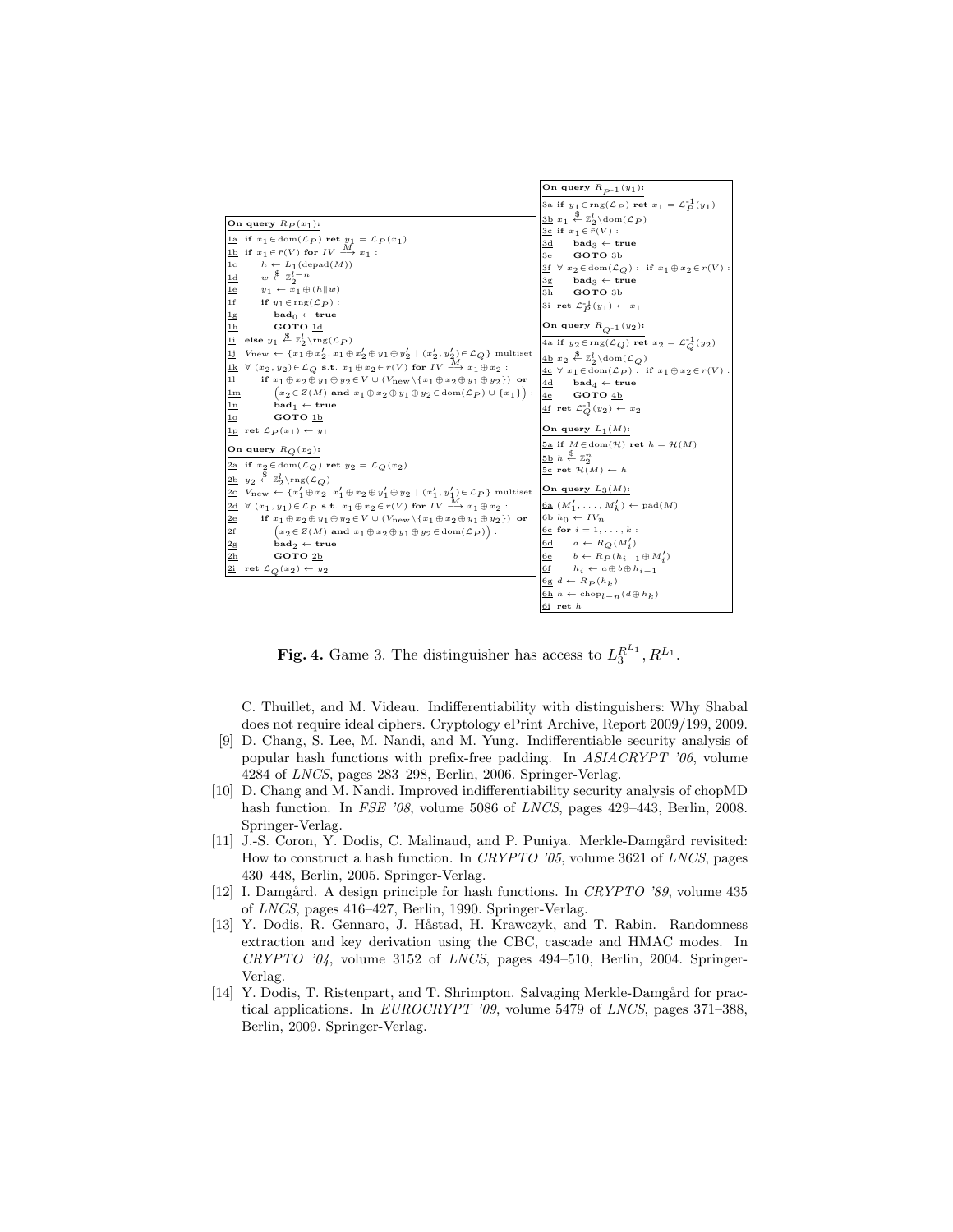|                                                                                                                                                       | On query $R_{p-1}(y_1)$ :                                                                                    |  |
|-------------------------------------------------------------------------------------------------------------------------------------------------------|--------------------------------------------------------------------------------------------------------------|--|
| On query $R_P(x_1)$ :                                                                                                                                 |                                                                                                              |  |
| <u>1a</u> if $x_1 \in \text{dom}(\mathcal{L}_P)$ ret $y_1 = \mathcal{L}_P(x_1)$                                                                       | <u>3a</u> if $y_1 \in \text{rng}(\mathcal{L}_P)$ ret $x_1 = \mathcal{L}_P^{-1}(y_1)$                         |  |
| $\underline{\text{1b}}$ if $x_1 \in \bar{r}(V)$ :                                                                                                     | $\underline{3b} x_1 \stackrel{\$}{\leftarrow} \mathbb{Z}_2^l \setminus \text{dom}(\mathcal{L}_P)$            |  |
| $h \stackrel{\$}{\leftarrow} \mathbb{Z}_2^n$<br>1c                                                                                                    | <u>3c</u> if $x_1 \in \overline{r}(V)$ :                                                                     |  |
| $w \stackrel{\$}{\leftarrow} \mathbb{Z}_2^{l-n}$<br>1d                                                                                                | 3d<br>$bad_3 \leftarrow true$                                                                                |  |
| 1e<br>$y_1 \leftarrow x_1 \oplus (h \,    \, w)$                                                                                                      | $\vert$ GOTO $_{3b}$<br>3e                                                                                   |  |
| $1\ensuremath{\mbox{f}}$<br>if $y_1 \in \text{rng}(\mathcal{L}_P)$ :                                                                                  | $\underline{3f} \quad \forall x \overline{2 \in \text{dom}(\mathcal{L}_Q)}$ : if $x_1 \oplus x_2 \in r(V)$ : |  |
| $\mathbf{\underline{1}\underline{g}}$<br>$bad_0 \leftarrow true$                                                                                      | $bad_3 \leftarrow true$<br>$rac{3g}{2}$                                                                      |  |
| $1\,\mathrm{h}$<br>GOTO <sup>1d</sup>                                                                                                                 | 3 <sub>h</sub><br>$\vert$ GOTO $_{3b}$                                                                       |  |
| 1i else $y_1 \stackrel{\$}{\leftarrow} \mathbb{Z}_2^l \setminus \text{rng}(\mathcal{L}_P)$                                                            | $\underline{3i}$ ret $\overline{\mathcal{L}_P^{-1}(y_1) \leftarrow x_1}$                                     |  |
| $\underline{1j}$ $V_{\text{new}} \leftarrow \{x_1 \oplus x_2', x_1 \oplus x_2' \oplus y_1 \oplus y_2' \mid (x_2', y_2') \in \mathcal{L}_Q\}$ multiset | On query $R_{Q^{-1}}(y_2)$ :                                                                                 |  |
| $\underline{1k}$ $\forall$ $(x_2, y_2) \in \mathcal{L}_O$ s.t. $x_1 \oplus x_2 \in r(V)$ for $IV \stackrel{M}{\longrightarrow} x_1 \oplus x_2$ :      | $\underline{4a}$ if $y_2 \in \text{rng}(\mathcal{L}_Q)$ ret $x_2 = \mathcal{L}_Q^{-1}(y_2)$                  |  |
| if $x_1 \oplus x_2 \oplus y_1 \oplus y_2 \in V \cup (V_{\text{new}} \setminus \{x_1 \oplus x_2 \oplus y_1 \oplus y_2\})$ or<br>11                     | $\frac{4b}{2}x_2 \stackrel{\$}{\leftarrow} \mathbb{Z}_2^l \setminus \text{dom}(\mathcal{L}_Q)$               |  |
| $(x_2 \in Z(M) \text{ and } x_1 \oplus x_2 \oplus y_1 \oplus y_2 \in \text{dom}(\mathcal{L}_P) \cup \{x_1\})$ :<br>1 <sub>m</sub>                     | $\underline{4c} \ \forall \ x_1 \in \text{dom}(\mathcal{L}_P) : \text{ if } x_1 \oplus x_2 \in r(V) :$       |  |
| 1n<br>$bad_1 \leftarrow true$                                                                                                                         | $bad_4 \leftarrow true$                                                                                      |  |
| GOTO <sub>1</sub> b<br>$1\circ$                                                                                                                       | $GOTO$ $4b$                                                                                                  |  |
| 1p ret $\mathcal{L}_P(x_1) \leftarrow y_1$                                                                                                            |                                                                                                              |  |
| On query $R_Q(x_2)$ :                                                                                                                                 | $\underline{4f}$ ret $\overline{\mathcal{L}_O^{-1}(y_2) \leftarrow x_2}$                                     |  |
| $\underline{2a}$ if $x_2 \in \text{dom}(\mathcal{L}_Q)$ ret $y_2 = \mathcal{L}_Q(x_2)$                                                                | On query $L_3(M)$ :                                                                                          |  |
| $\frac{2b}{2}$ $y_2 \stackrel{\$}{\leftarrow} \mathbb{Z}_2^l \setminus \text{rng}(\mathcal{L}_O)$                                                     | $\underline{5a}$ $(M'_1, \ldots, M'_k) \leftarrow$ pad $(M)$                                                 |  |
| $\underline{2c}$ $V_{\text{new}} \leftarrow \{x'_1 \oplus x_2, x'_1 \oplus x_2 \oplus y'_1 \oplus y_2 \mid (x'_1, y'_1) \in \mathcal{L}_P\}$ multiset | $\frac{5b}{n_0}$ + $IV_n$                                                                                    |  |
| 2d $\forall$ $(x_1, y_1) \in \mathcal{L}_P$ s.t. $x_1 \oplus x_2 \in r(V)$ for $IV \stackrel{M}{\longrightarrow} x_1 \oplus x_2$ :                    | <u>5c</u> for $i = 1, , k$ :                                                                                 |  |
| if $x_1 \oplus x_2 \oplus y_1 \oplus y_2 \in V \cup (V_{\text{new}} \setminus \{x_1 \oplus x_2 \oplus y_1 \oplus y_2\})$ or<br>2e                     | $\underline{5d}$ $a \leftarrow R_O(M'_i)$                                                                    |  |
| $(x_2 \in Z(M) \text{ and } x_1 \oplus x_2 \oplus y_1 \oplus y_2 \in \text{dom}(\mathcal{L}_P))$ :<br>2f                                              | $\underline{5e}$ $b \leftarrow R_P(h_{i-1} \oplus M'_i)$                                                     |  |
| 2g<br>$bad_2 \leftarrow true$                                                                                                                         | $h_i \leftarrow a \oplus b \oplus h_{i-1}$                                                                   |  |
| $_{\rm 2h}$<br>GOTO <sub>2b</sub>                                                                                                                     | $5g\ d \leftarrow R_P(h_k)$                                                                                  |  |
| $2i$ ret $\mathcal{L}_O(x_2) \leftarrow y_2$                                                                                                          | $\underline{\text{Sh}}\;h\leftarrow \text{chop}_{l-n}(d\oplus h_k)$                                          |  |
|                                                                                                                                                       | $5i$ ret $h$                                                                                                 |  |

<span id="page-16-9"></span>Fig. 5. Game 4 (including the boxed statements) and game 5 (with the boxed statements removed). In both games, the distinguisher has access to  $L_3^R$ , R.

- <span id="page-16-6"></span>[15] P. Gauravaram, L. Knudsen, K. Matusiewicz, F. Mendel, C. Rechberger, M. Schläffer, and S. Thomsen. Grøstl – a SHA-3 candidate, 2009.
- <span id="page-16-4"></span>[16] S. Lucks. A failure-friendly design principle for hash functions. In ASIACRYPT '05, volume 3788 of LNCS, pages 474–494, Berlin, 2005. Springer-Verlag.
- <span id="page-16-5"></span>[17] U. Maurer, R. Renner, and C. Holenstein. Indifferentiability, impossibility results on reductions, and applications to the random oracle methodology. In  $TCC$  ' $04$ , volume 2951 of LNCS, pages 21–39, Berlin, 2004. Springer-Verlag.
- <span id="page-16-0"></span>[18] R. Merkle. One way hash functions and DES. In CRYPTO '89, volume 435 of LNCS, pages 428–446, Berlin, 1990. Springer-Verlag.
- <span id="page-16-8"></span>[19] S. Miyaguchi, K. Ohta, and M. Iwata. Confirmation that some hash functions are not collision free. In EUROCRYPT '90, volume 473 of LNCS, pages 326–343, Berlin, 1990. Springer-Verlag.
- <span id="page-16-3"></span>[20] National Institute for Standards and Technology. Announcing Request for Candidate Algorithm Nominations for a New Cryptographic Hash Algorithm (SHA3) Family, November 2007.
- <span id="page-16-7"></span>[21] B. Preneel, R. Govaerts, and J. Vandewalle. Hash functions based on block ciphers: A synthetic approach. In CRYPTO '93, volume 773 of LNCS, pages 368–378, Berlin, 1993. Springer-Verlag.
- <span id="page-16-1"></span>[22] X. Wang, Y. Yin, and H. Yu. Finding collisions in the full SHA-1. In CRYPTO  $'05$ , volume 3621 of *LNCS*, pages 17–36, Berlin, 2005. Springer-Verlag.
- <span id="page-16-2"></span>[23] X. Wang and H. Yu. How to break MD5 and other hash functions. In EURO-CRYPT '05, volume 3494 of LNCS, pages 19–35, Berlin, 2005. Springer-Verlag.